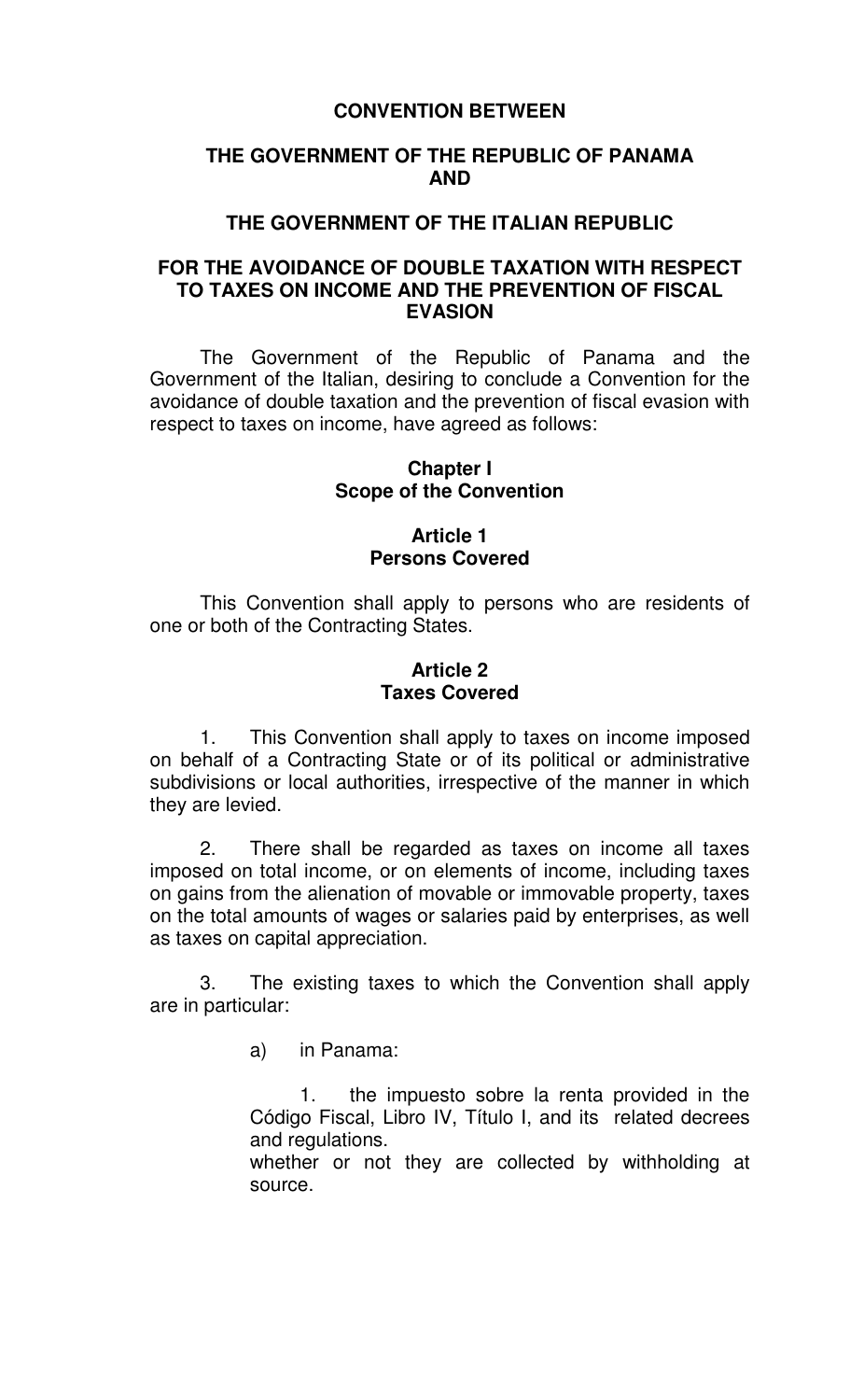(hereinafter referred to as "Panamanian tax").

- b) in Italy:
	- 1. the personal income tax;
	- 2. the corporate income tax;
	- 3. the regional tax on productive activities;

whether or not they are collected by withholding at source.

(hereinafter referred to as "Italian tax").

4. The Convention shall apply also to any identical or substantially similar taxes that are applicable at or after the date of signature of the Convention in addition to, or in place of, the existing taxes. The competent authorities of the Contracting States shall notify each other of any significant changes that have been made in their taxation laws.

## **Chapter II Definitions**

### **Article 3 General Definitions**

1. For the purposes of this Convention, unless the context otherwise requires:

- a) the term "Italy" means the Italian Republic and includes any area beyond the territorial waters which is designated as an area within which Italy, in compliance with its legislation and in conformity with the International Law, may exercise sovereign rights in respect of the exploration and exploitation of the natural resources of the seabed, the subsoil and the superjacent waters;
- b) the term "Panama" means the Republic of Panama and, when used in a geographical sense, means the territory of the Republic of Panama, including inland waters, its airspace, the territorial sea and any area outside the territorial sea upon which, in accordance with International Law and on application of its domestic legislation, the Republic of Panama exercises, or may exercise in the future, jurisdiction or sovereign rights with respect to the seabed, its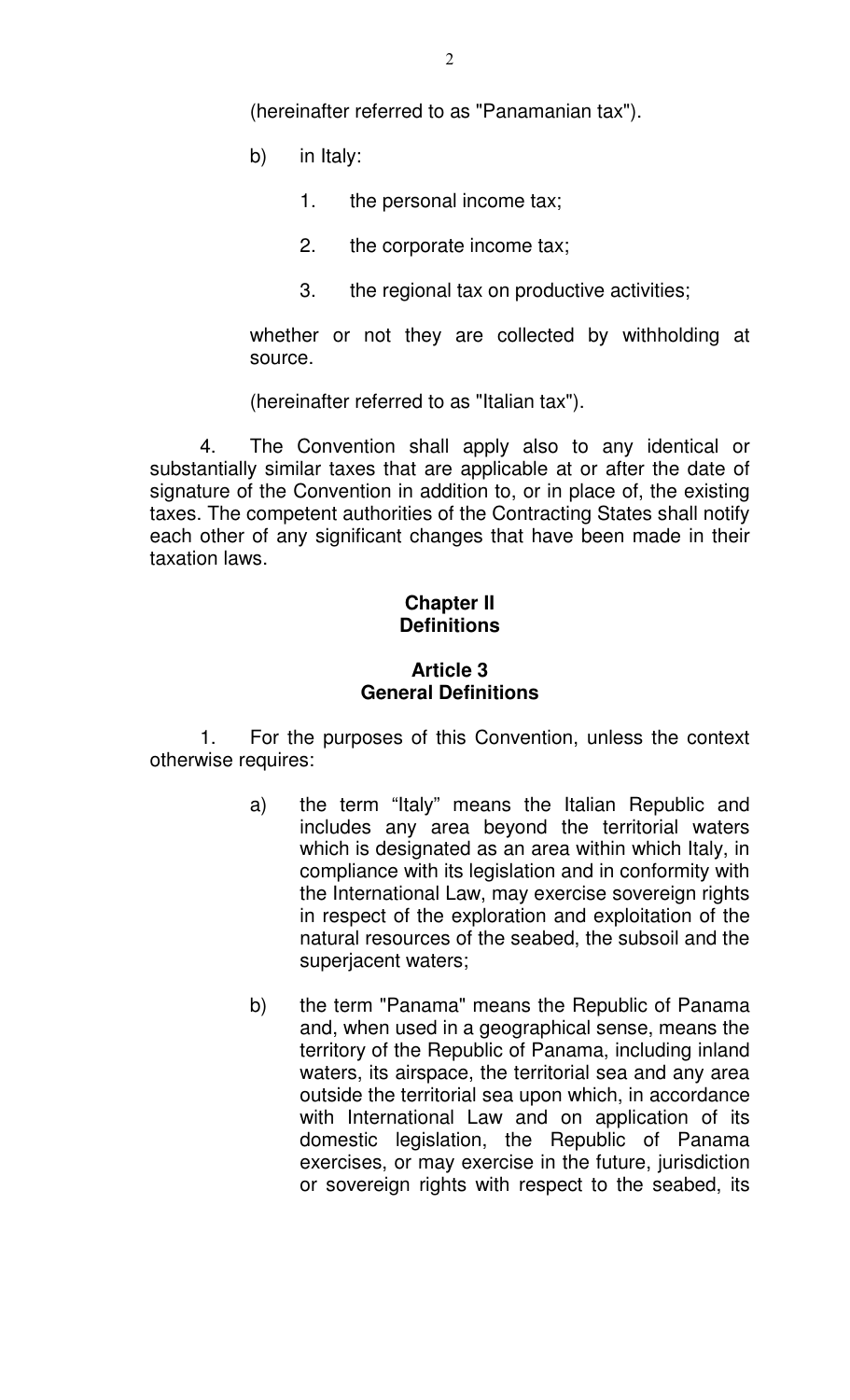subsoil and superjacent waters, and their natural resources;

- c) the terms "a Contracting State" and "the other Contracting State" mean Italy or Panama as the context requires;
- d) the term "person" includes an individual, a company and any other body of persons;
- e) the term "company" means any body corporate or any entity that is treated as a body corporate for tax purposes;
- f) the terms "enterprise of a Contracting State" and "enterprise of the other Contracting State" mean respectively an enterprise carried on by a resident of a Contracting State and an enterprise carried on by a resident of the other Contracting State;
- g) the term "international traffic" means any transport by a ship or aircraft operated by an enterprise that has its place of effective management in of a Contracting State, except when the ship or aircraft is operated solely between places in the other Contracting State;
- h) the term "competent authority" means:
	- (i) in Panama, the Ministerio de Economía y Finanzas;
	- (ii) in the case of Italy, the Ministry of Economy and Finance;
- i) the term "national", in relation to a Contracting State, means:
	- (i) any individual possessing the nationality or citizenship of that Contracting State; and
	- (ii) any legal person, partnership or association deriving its status as such from the laws in force in that Contracting State.

2. As regards the application of the Convention at any time by a Contracting State, any term not defined therein shall, unless the context otherwise requires, have the meaning that it has at that time under the law of that State for the purposes of the taxes to which the Convention applies, any meaning under the applicable tax laws of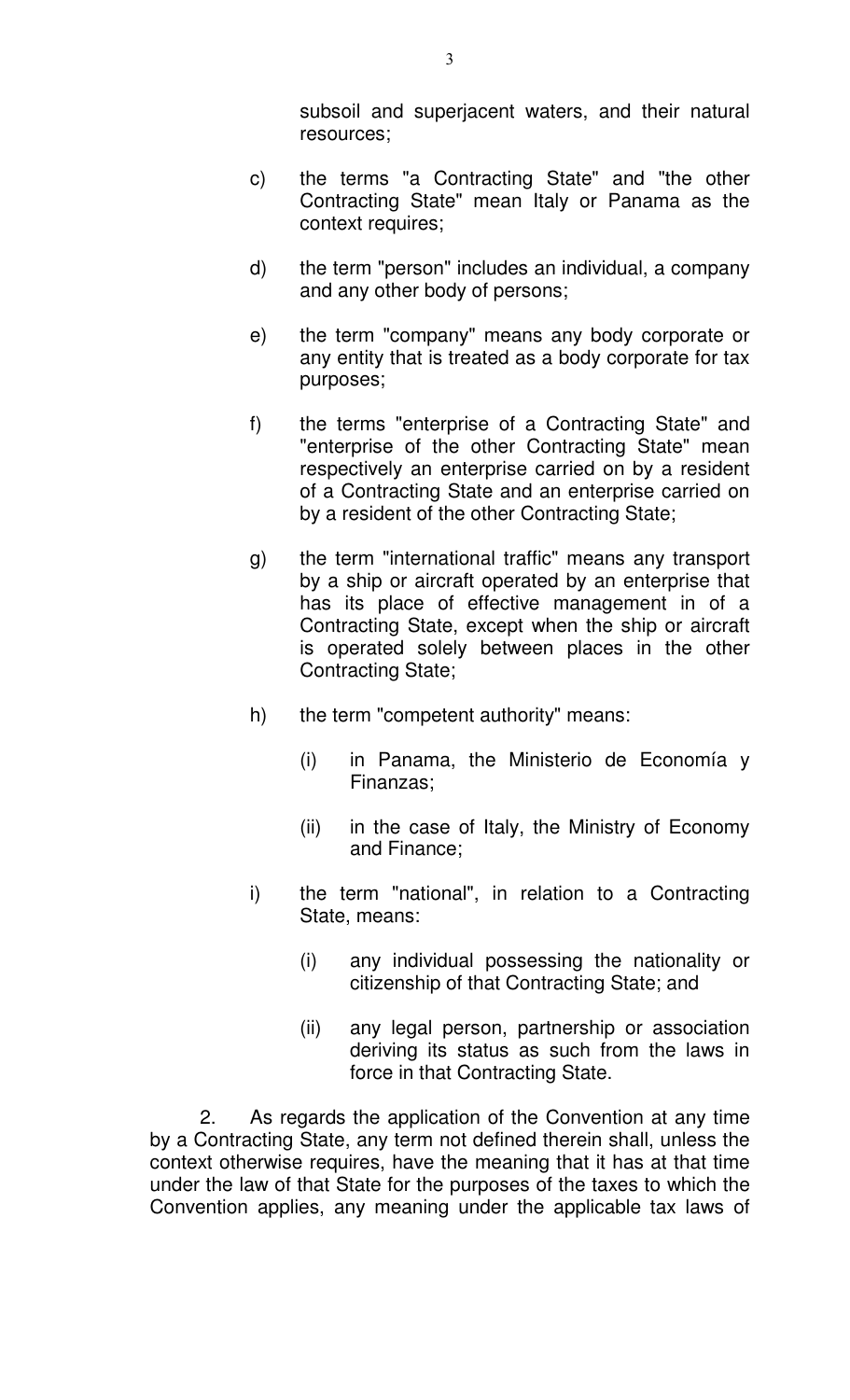that State prevailing over a meaning given to the term under other laws of that State.

## **Article 4 Resident**

1. For the purposes of this Convention, the term "resident of a Contracting State" means any person who, under the laws of that State, is liable to income tax therein by reason of his domicile, residence, place of management, place of incorporation or any other criterion of a similar nature, and also includes that State and any political or administrative subdivision or local authority thereof. This term, however, does not include any person who is liable to tax in that State in respect only of income from sources in that State situated therein.

2. Where by reason of the provisions of paragraph 1 an individual is a resident of both Contracting States, then his status shall be determined as follows:

- a) he shall be deemed to be a resident only of the State in which he has a permanent home available to him; if he has a permanent home available to him in both States, he shall be deemed to be a resident only of the State with which his personal and economic relations are closer (centre of vital interests);
- b) if the State in which he has his permanent residence or centre of vital interests cannot be determined according to paragraph a), he shall be deemed to be a resident only of the State in which he has an habitual abode;
- c) if he has an habitual abode in both States or in neither of them, he shall be deemed to be a resident only of the State of which he is a national;
- d) if he is a national of both States or of neither of them, the competent authorities of the Contracting States shall settle the question by mutual agreement amicably.

3. Where by reason of the provisions of paragraph 1, a person other than an individual is a resident of both Contracting States, the competent authorities of the Contracting States shall endeavour to settle the question by mutual agreement having regard to its place of effective management. In the absence of such agreement, such person shall not be entitled to claim any relief or exemption from tax provided for by the Convention.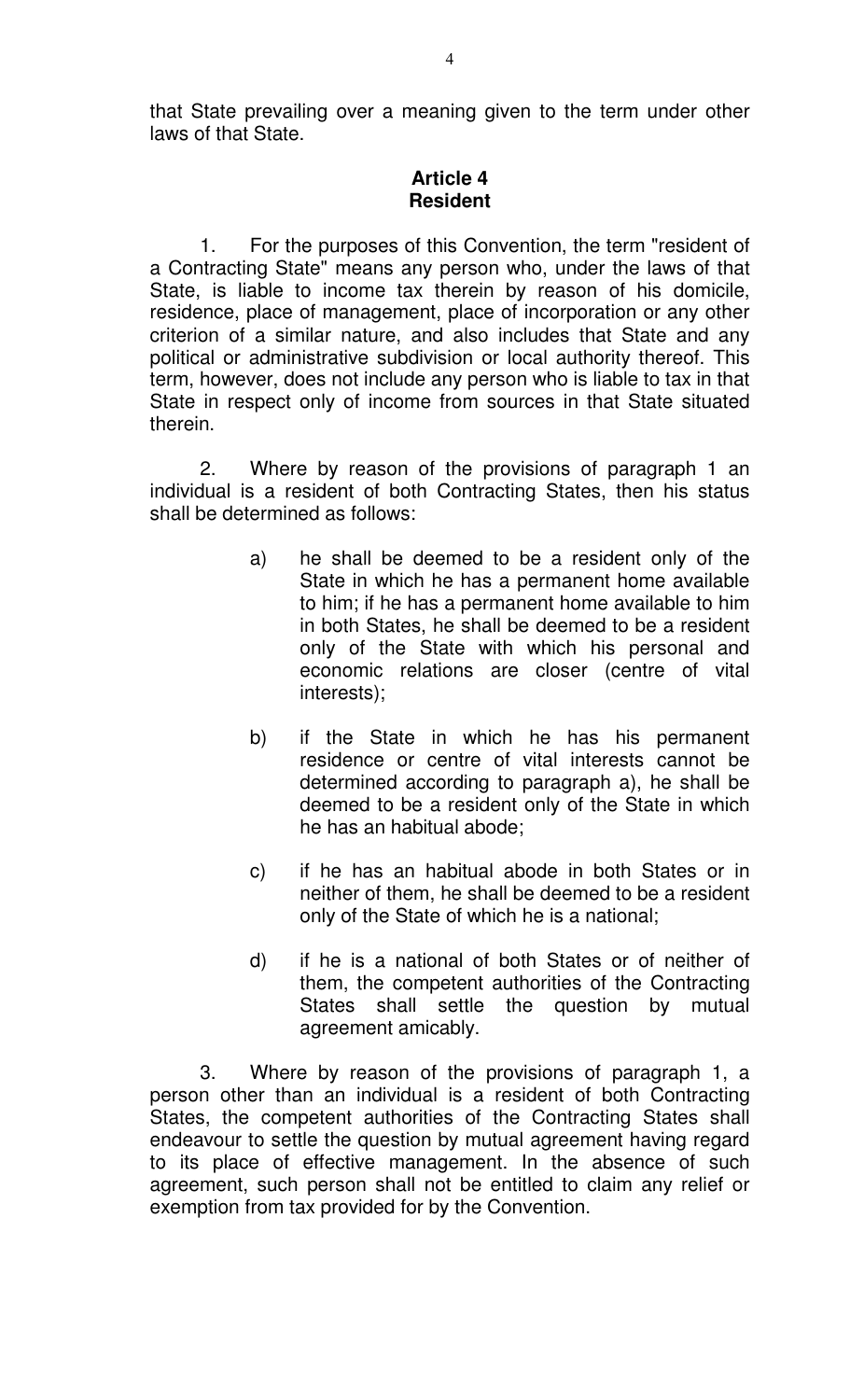## **Article 5 Permanent Establishment**

1. For the purposes of this Agreement, the term "permanent establishment" means a fixed place of business through which the business of an enterprise is wholly or partly carried on.

- 2. The term "permanent establishment" includes especially:
	- a) a place of management;
	- b) a branch;
	- c) an office;
	- d) a factory;
	- e) a workshop;
	- f) a mine, an oil or gas well, a quarry or any other place of extraction of natural resources.
- 3. The term "permanent establishment" also encompasses:
	- a) a building site, a construction, assembly or installation project, or supervisory activities in connection therewith, but only if such site, project or activities lasts more than six months;
	- b) the furnishing of services, including consultancy services, by an enterprise through employees or other personnel engaged by the enterprise for such purpose, but only if activities of that nature continue (for the same or connected project) within a Contracting State for a period or periods aggregating more than six months within any twelve-month period;
	- c) the use of a structure, installations, drilling rig, ship or other like substantial equipment for the exploration for, or exploitation of, natural resources; or in activities connected with that exploration or exploitation for a period or periods exceeding six months within any twelve month period.

4. Notwithstanding the preceding provisions of this Article, the term "permanent establishment" shall be deemed not to include: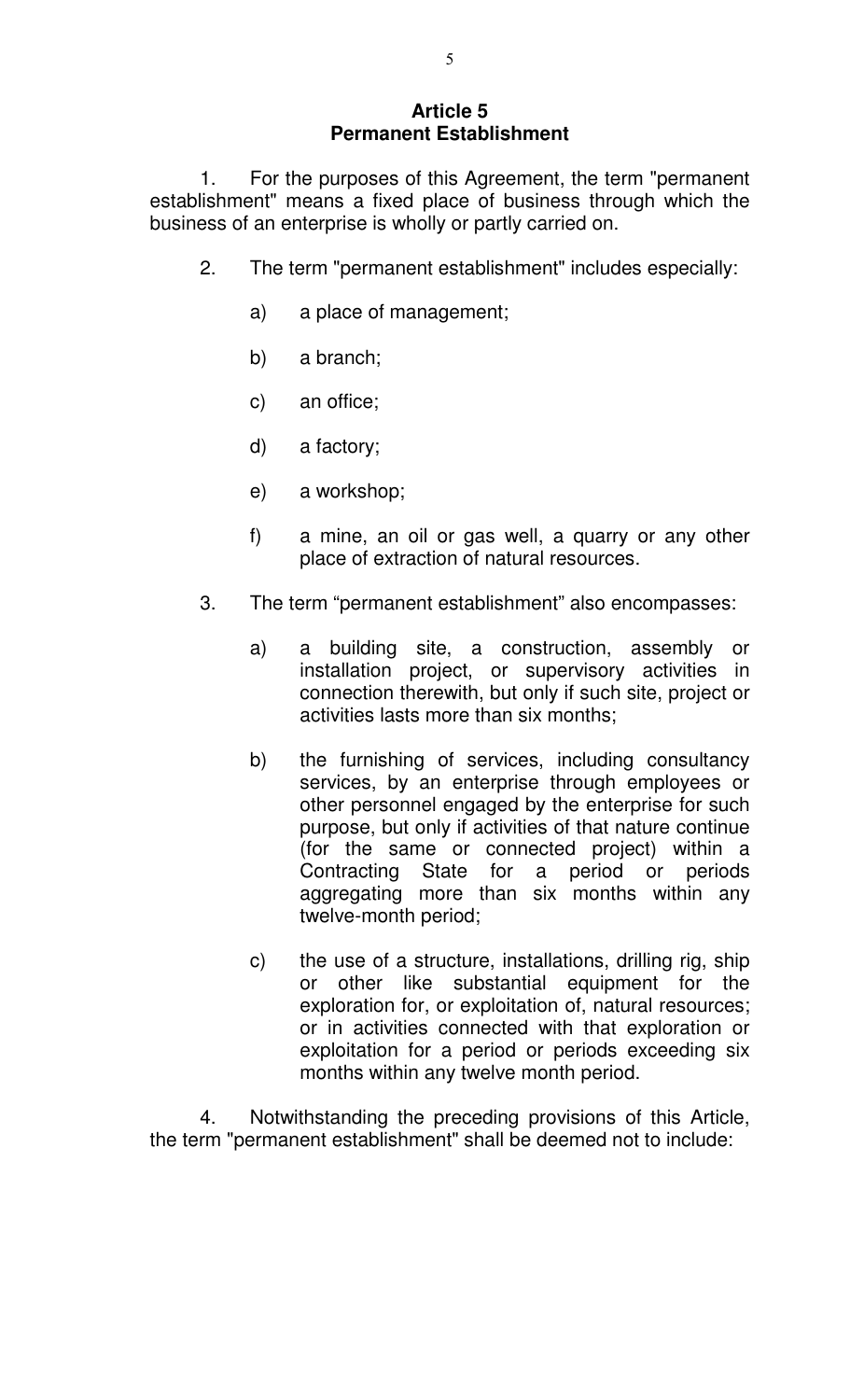- a) the use of facilities solely for the purpose of storage, display or delivery of goods or merchandise belonging to the enterprise;
- b) the maintenance of a stock of goods or merchandise belonging to the enterprise solely for the purpose of storage, display or delivery;
- c) the maintenance of a stock of goods or merchandise belonging to the enterprise solely for the purpose of processing by another enterprise;
- d) the maintenance of a fixed place of business solely for the purpose of purchasing goods or merchandise or of collecting information, for the enterprise;
- e) the maintenance of a fixed place of business solely for the purpose of carrying on, for the enterprise, any other activity of a preparatory or auxiliary character;
- f) the maintenance of a fixed place of business solely for any combination of activities mentioned in subparagraphs (a) to (e), provided that the overall activity of the fixed place of business resulting from this combination is of a preparatory or auxiliary character.

5. Notwithstanding the provisions of paragraphs 1, 2 and 3, where a person - other than an agent of an independent status to whom paragraph 6 applies - is acting on behalf of an enterprise and has, and habitually exercises, in a Contracting State an authority to conclude contracts in the name of the enterprise, that enterprise shall be deemed to have a permanent establishment in that State in respect of any activities which that person undertakes for the enterprise, unless the activities of such person are limited to those mentioned in paragraph 4 which, if exercised through a fixed place of business, would not make this fixed place of business a permanent establishment under the provisions of that paragraph.

6. An enterprise shall not be deemed to have a permanent establishment in a Contracting State merely because it carries on business in that State through a broker, general commission agent or any other agent of an independent status, provided that such persons are acting in the ordinary course of their business. However, when the activities of such an agent are devoted wholly or mostly on behalf of the enterprise, and conditions are made or imposed between that enterprise and the agent in their commercial or financial relationships which differ from those which would have been made between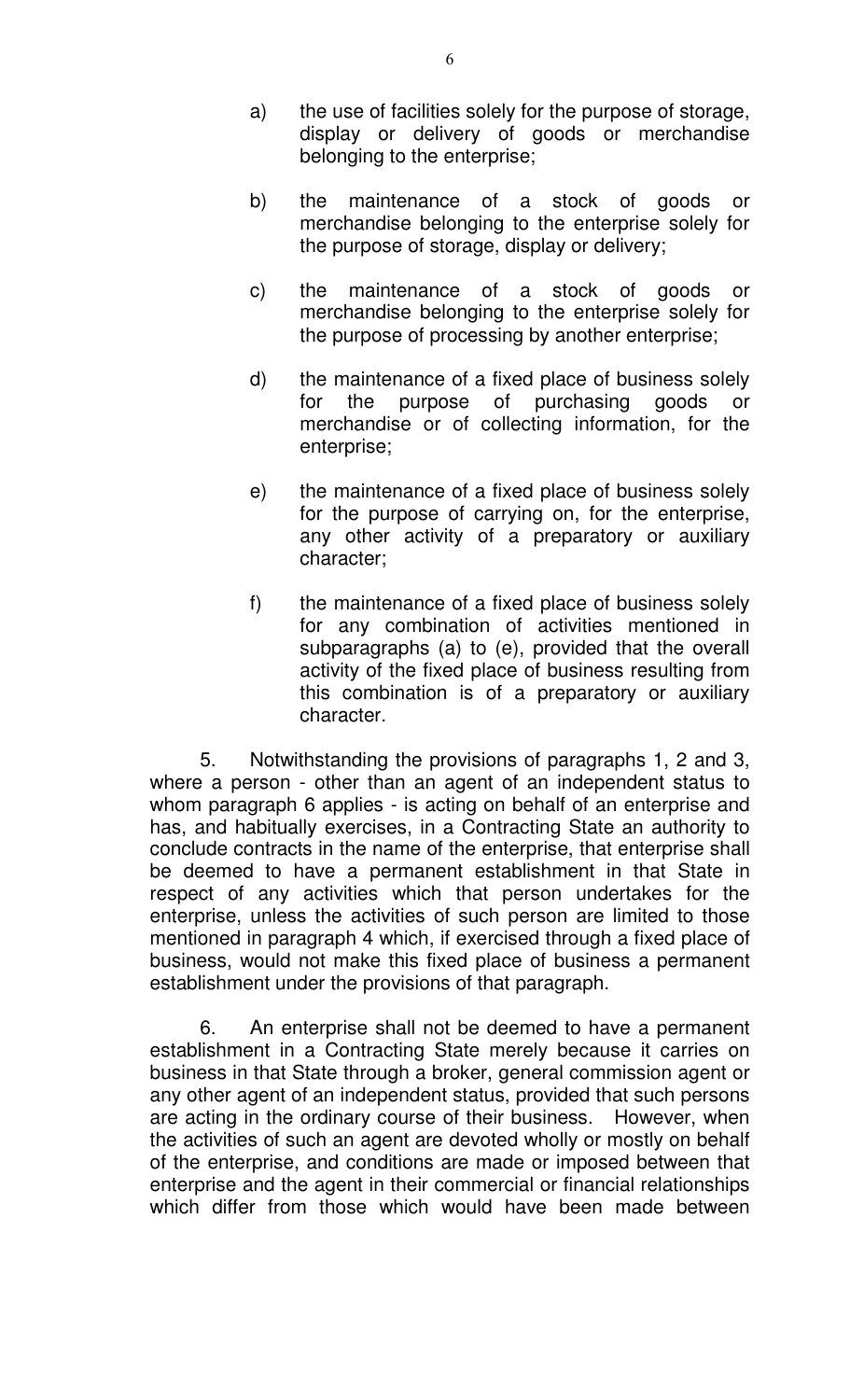independent enterprises, he will not be considered an agent of an independent status within the meaning of this paragraph.

7. The fact that a company which is a resident of a Contracting State controls or is controlled by a company which is a resident of the other Contracting State, or which carries on business in that other State (whether through a permanent establishment or otherwise), shall not of itself constitute either company a permanent establishment of the other.

#### **Chapter III Taxation of Income**

#### **Article 6 Income From Immovable Property**

1. Income derived by a resident of a Contracting State from immovable property (including income from agriculture or forestry) situated in the other Contracting State may be taxed in that other State.

2. The term "immovable property" shall have the meaning which it has under the law of the Contracting State in which the property in question is situated. The term shall, in any case, include property accessory to immovable property, livestock and equipment used in agriculture and forestry, rights to which the provisions of general law respecting landed property apply. Usufruct of immovable property and rights to variable or fixed payments as consideration for the working of, or the right to work, mineral deposits, sources and other natural resources shall also be considered as "immovable property". Ships and aircrafts shall not be regarded as immovable property.

3. The provisions of paragraph 1 shall apply to income derived from the direct utilization, letting, or use in any other form of immovable property.

4. The provisions of paragraphs 1 and 3 shall also apply to the income from immovable property of an enterprise and to the income from immovable property used for the performance of independent personal services.

### **Article 7 Business Profits**

1. The profits of an enterprise of a Contracting State shall be taxable only in that State unless the enterprise carries on business in the other Contracting State through a permanent establishment situated therein. If the enterprise carries on business as aforesaid,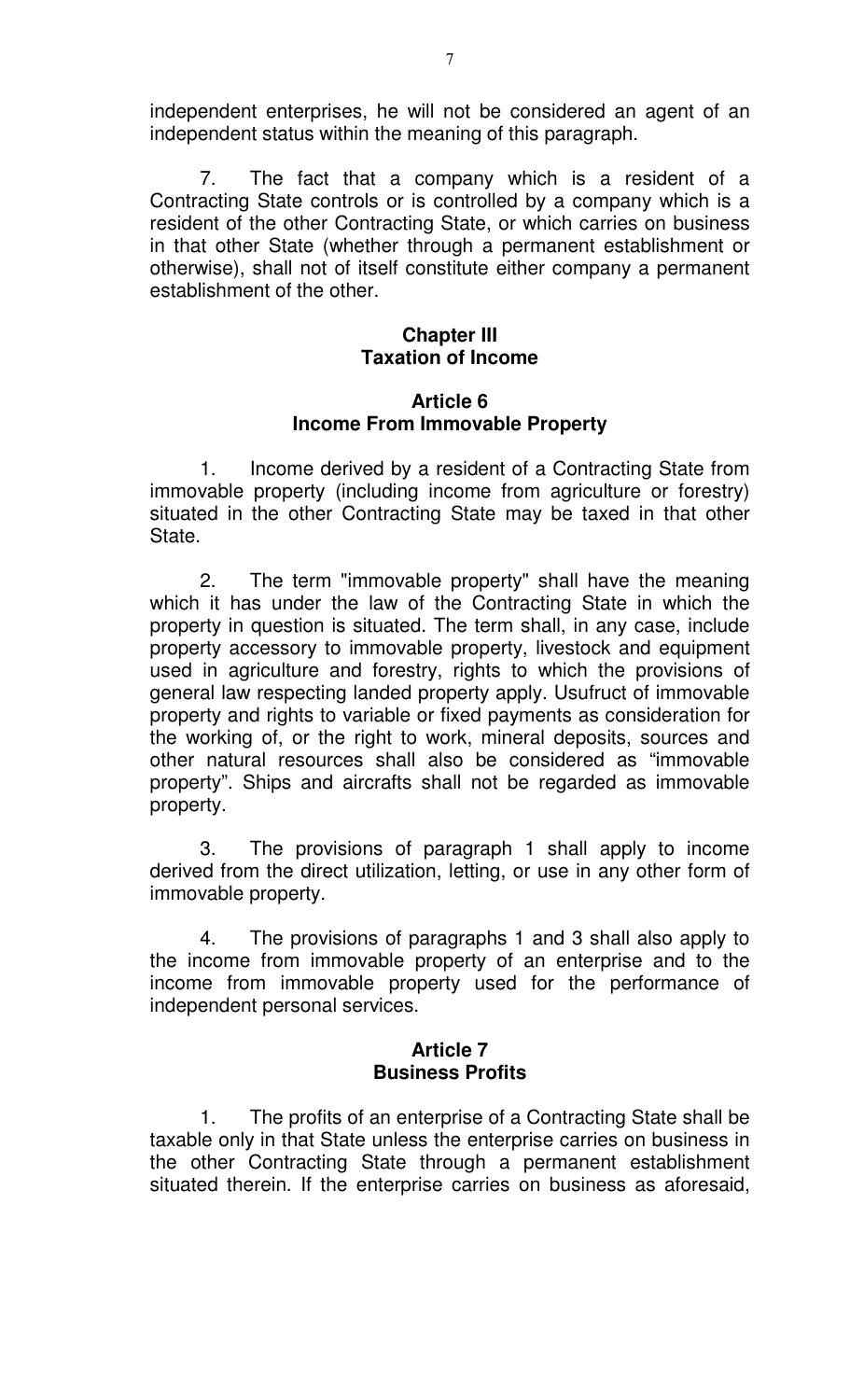the profits of the enterprise may be taxed in the other State but only so much of them as is attributable to that permanent establishment.

2. Subject to the provisions of paragraph 3, where an enterprise of a Contracting State carries on business in the other Contracting State through a permanent establishment situated therein, there shall in each Contracting State be attributed to that permanent establishment the profits which it might be expected to make if it were a distinct and separate enterprise engaged in the same or similar activities under the same or similar conditions and dealing wholly independently with the enterprise of which it is a permanent establishment.

3. In determining the profits of a permanent establishment, there shall be allowed as deductions expenses which are incurred for the purposes of the permanent establishment, including executive and general administrative expenses so incurred, whether in the State in which the permanent establishment is situated or elsewhere.

4. Insofar as it has been customary in a Contracting State to determine the profits to be attributed to a permanent establishment on the basis of an apportionment of the total profits of the enterprise to its various parts, nothing in paragraph 2 shall preclude that Contracting State from determining the profits to be taxed by such an apportionment as may be customary; the method of apportionment adopted shall, however, be such that the result shall be in accordance with the principles contained in this Article.

5. No profits shall be attributed to a permanent establishment by reason of the mere purchase by that permanent establishment of goods or merchandise for the enterprise.

6. For the purposes of the preceding paragraphs, the profits to be attributed to the permanent establishment shall be determined by the same method year by year unless there is good and sufficient reason to the contrary.

7. Where profits include items of income which are dealt with separately in other Articles of this Convention, then the provisions of those Articles shall not be affected by the provisions of this Article.

## **Article 8 Shipping and Air Transport**

1. Profits from the operation of ships or aircraft in international traffic shall be taxable only in the Contracting State in which the place of effective management of the enterprise is situated.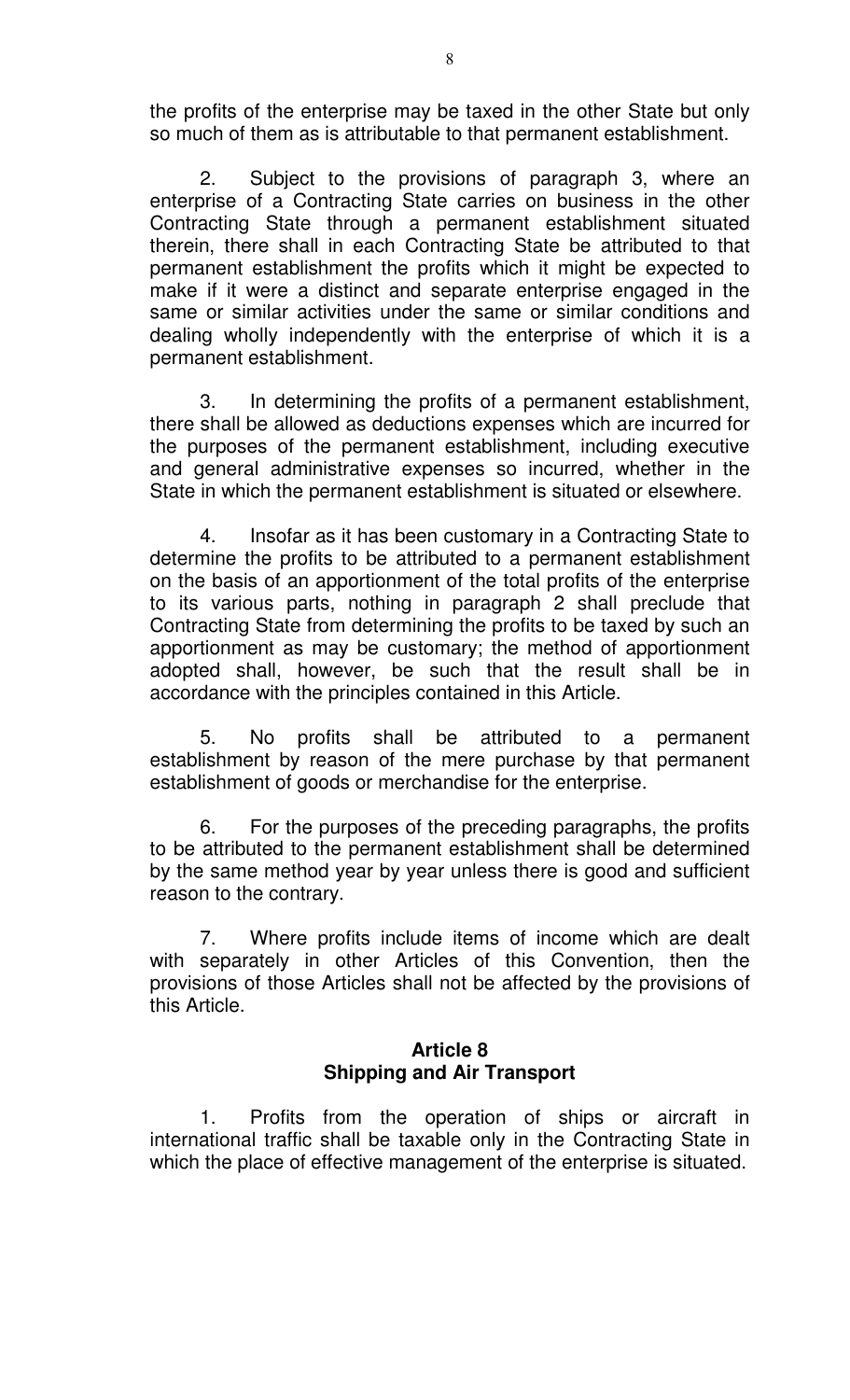2. If the place of effective management of a shipping enterprise is aboard a ship, then it shall be deemed to be situated in the Contracting State in which the home harbor of the ship is situated or, if there is no such home harbor, in the Contracting State of which the operator of the ship is a resident.

3. The provisions of paragraph 1 shall also apply to profits from the participation in a pool, a joint business or an international operating agency.

4. The provisions of this Convention shall not apply with regards to the taxes, tolls, duties or similar payments that might be applicable upon utilizing the Panama Canal.

### **Article 9 Associated Enterprises**

- 1. Where:
	- a) an enterprise of a Contracting State participates directly or indirectly in the management, control or capital of an enterprise of the other Contracting State, or
	- b) the same persons participate directly or indirectly in the management, control or capital of an enterprise of a Contracting State and an enterprise of the other Contracting State,

and in either case conditions are made or imposed between the two enterprises in their commercial or financial relations which differ from those which would be made between independent enterprises, then any profits which would, but for those conditions, have accrued to one of the enterprises, but, by reason of those conditions, have not so accrued, may be included in the profits of that enterprise and taxed accordingly.

2. Where a Contracting State includes in the profits of an enterprise of that State - and taxes accordingly - profits on which an enterprise of the other State has been charged to tax in that other State and the profits so included are profits which would have accrued to the enterprise of the first-mentioned State if the conditions made between the two enterprises had been those which would have been made between independent enterprises, then that other State may make an appropriate adjustment to the amount of the tax charged therein on those profits. Any such adjustment shall be made only in accordance with the mutual agreement procedure provided for by Article 25 of this Convention.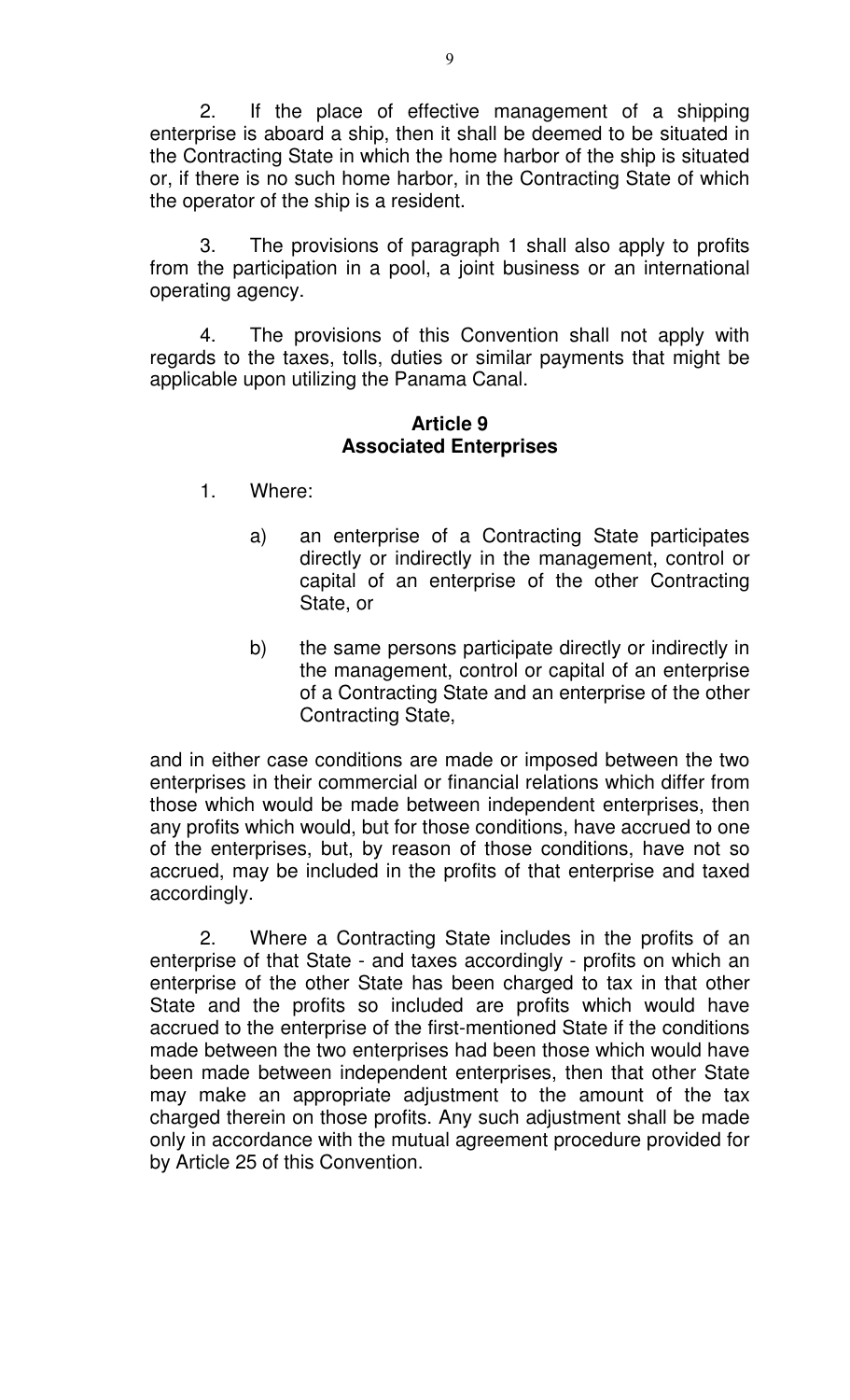#### **Article 10 Dividends**

1. Dividends paid by a company which is a resident of a Contracting State to a resident of the other Contracting State may be taxed in that other State.

2. However, such dividends may also be taxed in the Contracting State of which the company paying the dividends is a resident and according to the laws of that State, but if the beneficial owner of the dividend is a resident of the other Contracting State, the tax so charged shall not exceed:

- a) 5 per cent of the gross amount of the dividends if the beneficial owner is a company (other than a partnership) which holds directly at least 25 per cent of the capital of the company paying the dividends;
- b) 10 per cent of the gross amount of the dividends in all other cases.

The competent authorities of the Contracting States shall by mutual agreement settle the mode of application of these limitations.

This paragraph shall not affect the taxation of the company in respect of the profits out of which the dividends are paid.

3. The term "dividends" as used in this Article means income from shares, "jouissance" shares or "jouissance" rights, mining shares, founders' shares or other rights, not being debtclaims, participating in profits, as well as income from other corporate rights which is subjected to the same taxation treatment as income from shares by the laws of the State of which the company making the distribution is a resident.

4. The provisions of paragraphs 1 and 2 shall not apply if the beneficial owner of the dividends, being a resident of a Contracting State, carries on business in the other Contracting State of which the company paying the dividends is a resident, through a permanent establishment situated therein or performs in that other State independent personal services from a fixed base situated therein, and the holding in respect of which the dividends are paid is effectively connected with such permanent establishment or fixed base. In such case the provisions of Article 7 and 14 shall apply.

5. Where a company which is a resident of a Contracting State derives profits or income from the other Contracting State, that other State may not impose any tax on the dividends paid by the company, except insofar as such dividends are paid to a resident of that other State or insofar as the holding in respect of which the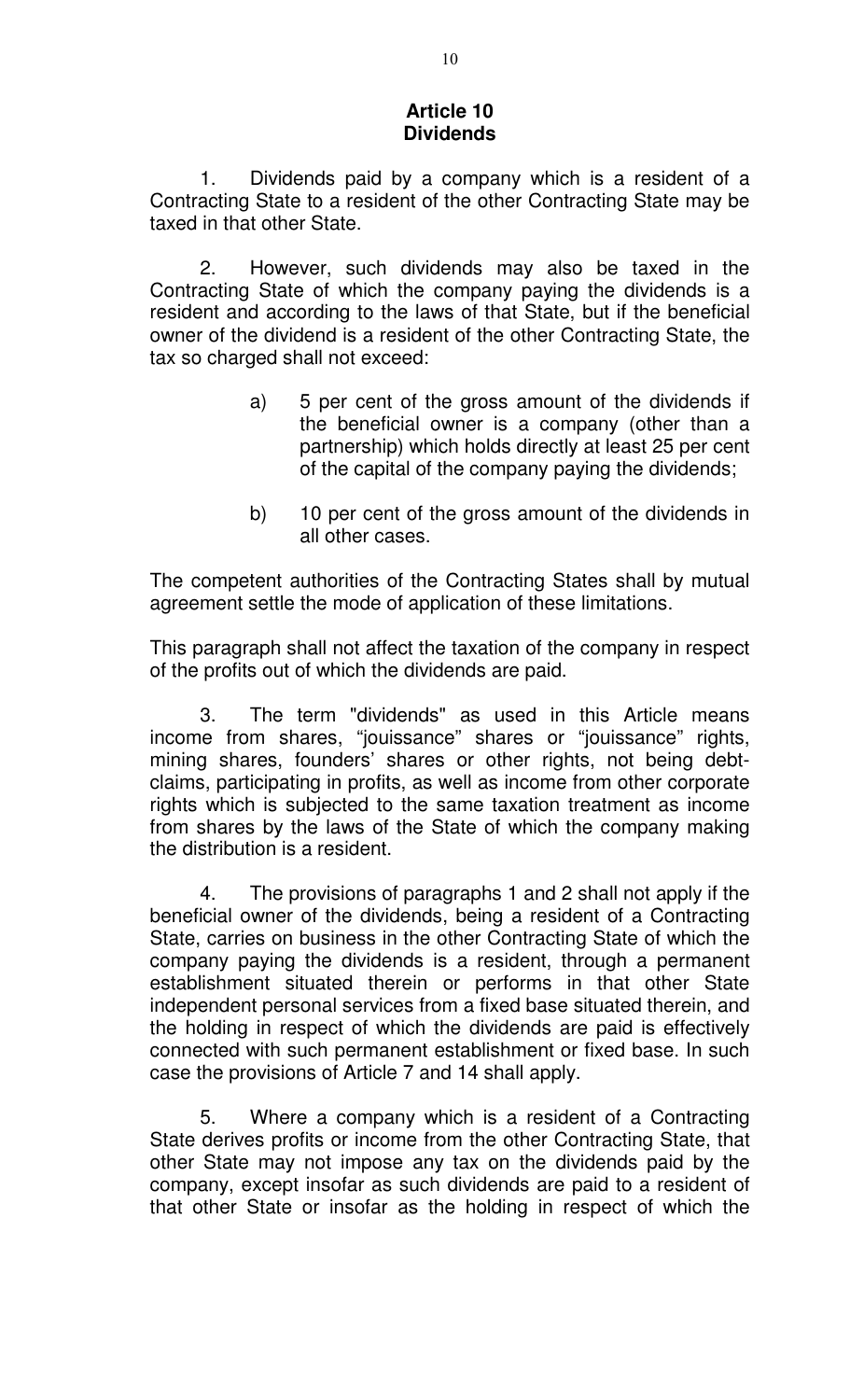dividends are paid is effectively connected with a permanent establishment or a fixed base situated in that other State, nor subject the company's undistributed profits to a tax on the company's undistributed profits, even if the dividends paid or the undistributed profits consist wholly or partly of profits or income arising in such other State.

6. The provisions of this Article shall not apply if it was the main purpose or one of the main purposes of any person concerned with the creation or assignment of the shares or other rights in respect of which the dividend is paid to take advantage of this Article by means of that creation or assignment.

7. Notwithstanding any other provision of this Convention where a company is a resident of a Contracting State has a permanent establishment in the other Contracting State, the profits taxable under Article 7, paragraph 1, may be subject to an additional tax in that other State, in accordance with its laws, but the additional charge shall not exceed 5 per cent of the amount of those profits.

#### **Article 11 Interest**

1. Interest arising in a Contracting State and paid to a resident of the other Contracting State may be taxed in that other State.

2. However, such interest may also be taxed in the Contracting State in which it arises and according to the laws of that State, but if the beneficial owner of the interest is a resident of the other Contracting State, the tax so charged shall not exceed:

- (i) 5 per cent of the gross amount of the interest if the beneficial owner is a bank, and
- (ii) 10 per cent of the gross amount of the interest in any other case.

3. Notwithstanding the provisions of paragraph 2, interest arising in a Contracting State and paid to a resident of the other Contracting State shall be taxable only in that other State, if:

- a) the beneficial owner of the interest is a Contracting State, the Central Bank of a Contracting State, any of its political or administrative subdivisions or local entities; or
- b) the interest is paid in relation with the sale on credit of merchandise or equipment to an enterprise of a Contracting State; or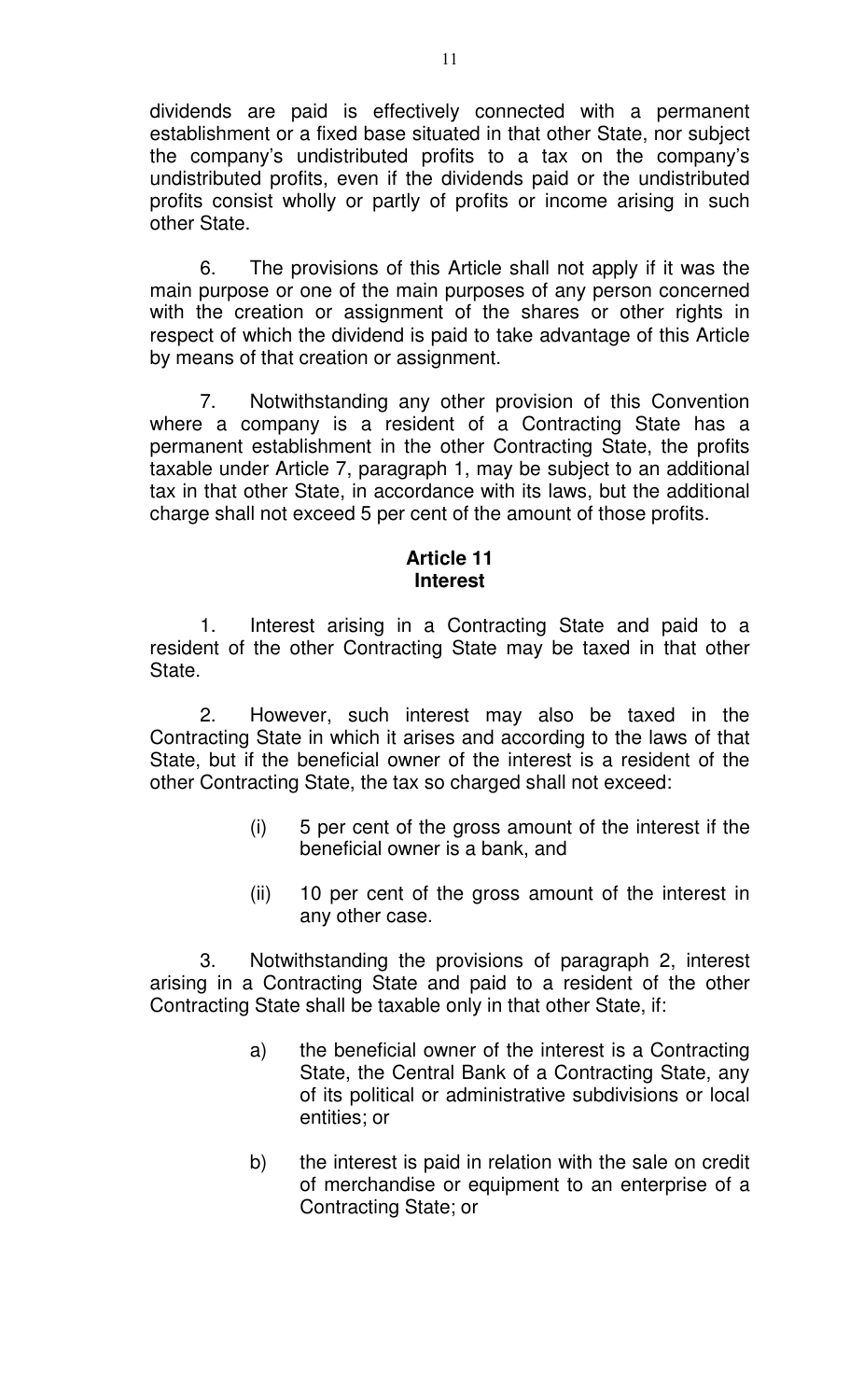c) the interest is paid to other entities or bodies (including financial institutions) as a result of financing provided by such institutions or bodies in connection with agreements concluded between the Governments of the Contracting States.

4. The term "interest" as used in this Article means income from debt-claims of every kind, whether or not secured by mortgage and whether or not carrying a right to participate in the debtor's profits, and in particular, income from public securities and income from bonds or debentures, including premiums or prizes attaching to such securities, bonds or debentures, as well as all other income assimilated to income from money lent by the taxation law of the State in which the income arises. Penalty charges for a late payment shall not be regarded as interest for the purpose of this Article. The term does not include the items of income which are treated as dividends according to the provisions of Article 10 of this Convention.

5. The provisions of paragraphs from 1 to 3 shall not apply if the beneficial owner of the interest, being a resident of a Contracting State, carries on business in the other Contracting State in which the interest arises through a permanent establishment situated therein or performs in that other State independent personal services from a fixed base situated therein, and the debt-claim in respect of which the interest is paid is effectively connected with such permanent establishment or fixed base. In such case the provisions of Article 7 and paragraph 3 of Article 14 shall apply.

6. Interest shall be deemed to arise in a Contracting State when the payer is that State itself, a political or administrative subdivision, a local authority or a resident of that State. Where, however, the person paying the interest, whether he is a resident of a Contracting State or not, has in a Contracting State a permanent establishment or a fixed base in connection with which the indebtedness on which the interest paid was incurred, and such interest is borne by such permanent establishment or fixed base, then such interest shall be deemed to arise in the State in which the permanent establishment or fixed base is situated.

7. Where, by reason of a special relationship between the payer and the beneficial owner of the interest or between both of them and some other person, the amount of the interest, having regard to the debt-claim for which it is paid, exceeds the amount which would have been agreed upon by the payer and the beneficial owner of the interest in the absence of such relationship, the provisions of this Article shall apply only to the last-mentioned amount. In such case, the excess part of the payments shall remain taxable according to the laws of each Contracting State, due regard being had to the other provisions of this Convention.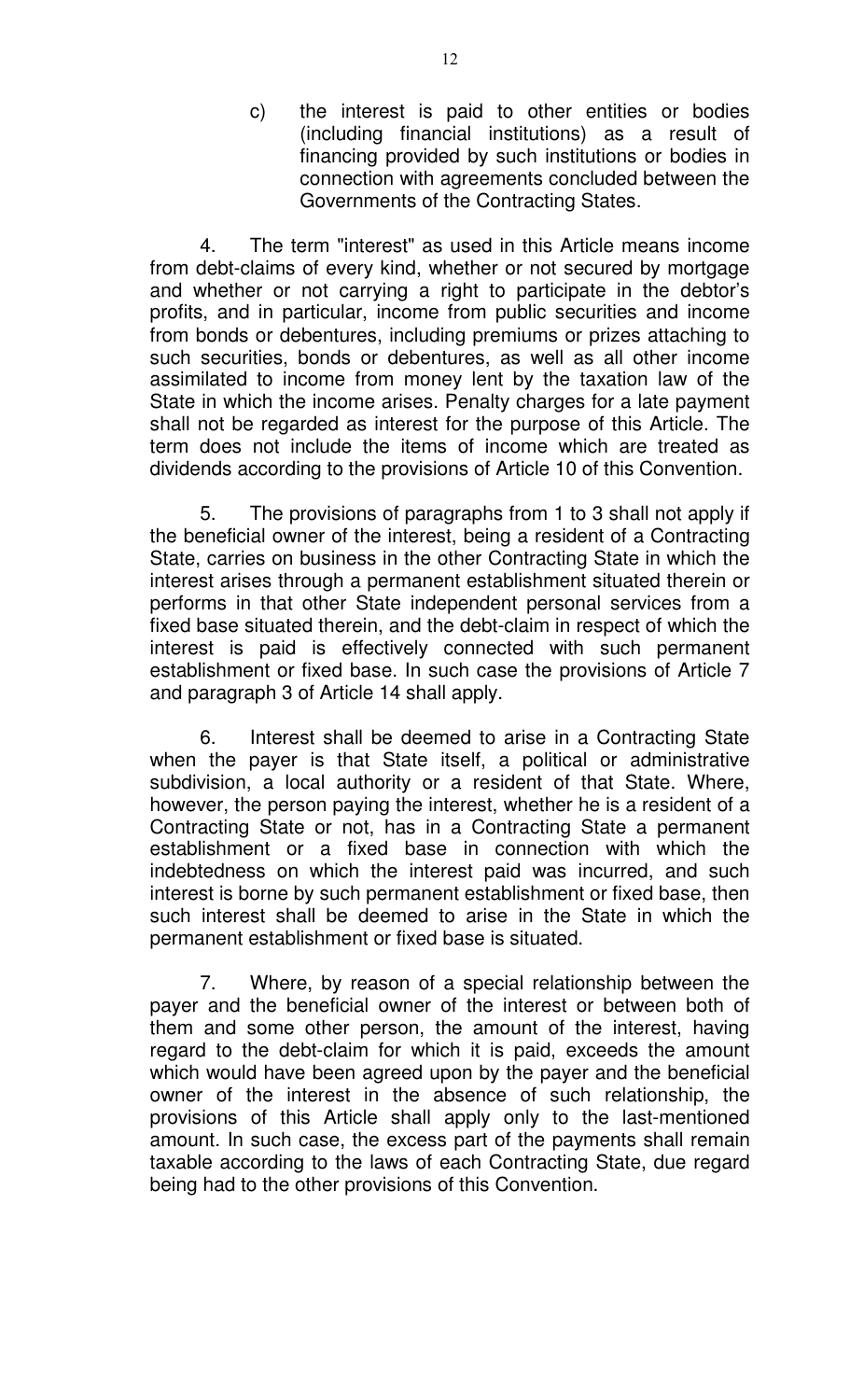8. The provisions of this Article shall not apply if it was the main purpose or one of the main purposes of any person concerned with the creation or assignment of the debt-claim in respect of which the interest is paid to take advantage of this Article by means of that creation or assignment.

### **Article 12 Royalties**

1. Royalties arising in a Contracting State and whose beneficial owner is a resident of the other Contracting State may be taxed in that other State.

2. However, such royalties may also be taxed in the Contracting State in which they arise and according to the laws of that State, but if the beneficial owner of the royalties is a resident of the other contracting State, the tax so charged shall not exceed 10 per cent of the gross amount of the royalties. The competent authorities of the Contracting States shall by mutual agreement settle the mode of application of this limitation.

3. The term "royalties" as used in this Article means payments of any kind received as a consideration for the use of, or the right to use, any copyright of literary, artistic or scientific work including software, cinematograph films, or films or tapes and other means of image or sound reproduction, any patent, trade mark, drawings, designs or models, plans, secret formulas or processes, or for the use of, or the right to use, industrial, commercial, or scientific equipment or for information concerning industrial commercial or scientific experience. Furthermore, it includes payments for technical assistance, technical services and consulting services.

4. The provisions of paragraphs 1 and 2 shall not apply if the beneficial owner of the royalties, being a resident of a Contracting State, performs any commercial or industrial activities the other Contracting State in which the royalties arise, through a permanent establishment situated therein, or perform in that other State, independent personal services from a fixed base situated therein, and the right or property in respect of which the royalties are paid is effectively connected with such permanent establishment or fixed base. In such case the provisions of Article 7 and paragraph 3 of Article 14 shall apply.

5. Royalties shall be deemed to arise in a Contracting State when the payer is a resident of that State. Where, however, the person paying the royalties, whether he is a resident of a Contracting State or not, has in a Contracting State a permanent establishment or fixed base in connection with which the liability to pay the royalties was incurred, and such royalties are borne by the permanent establishment or fixed base, then such royalties shall be deemed to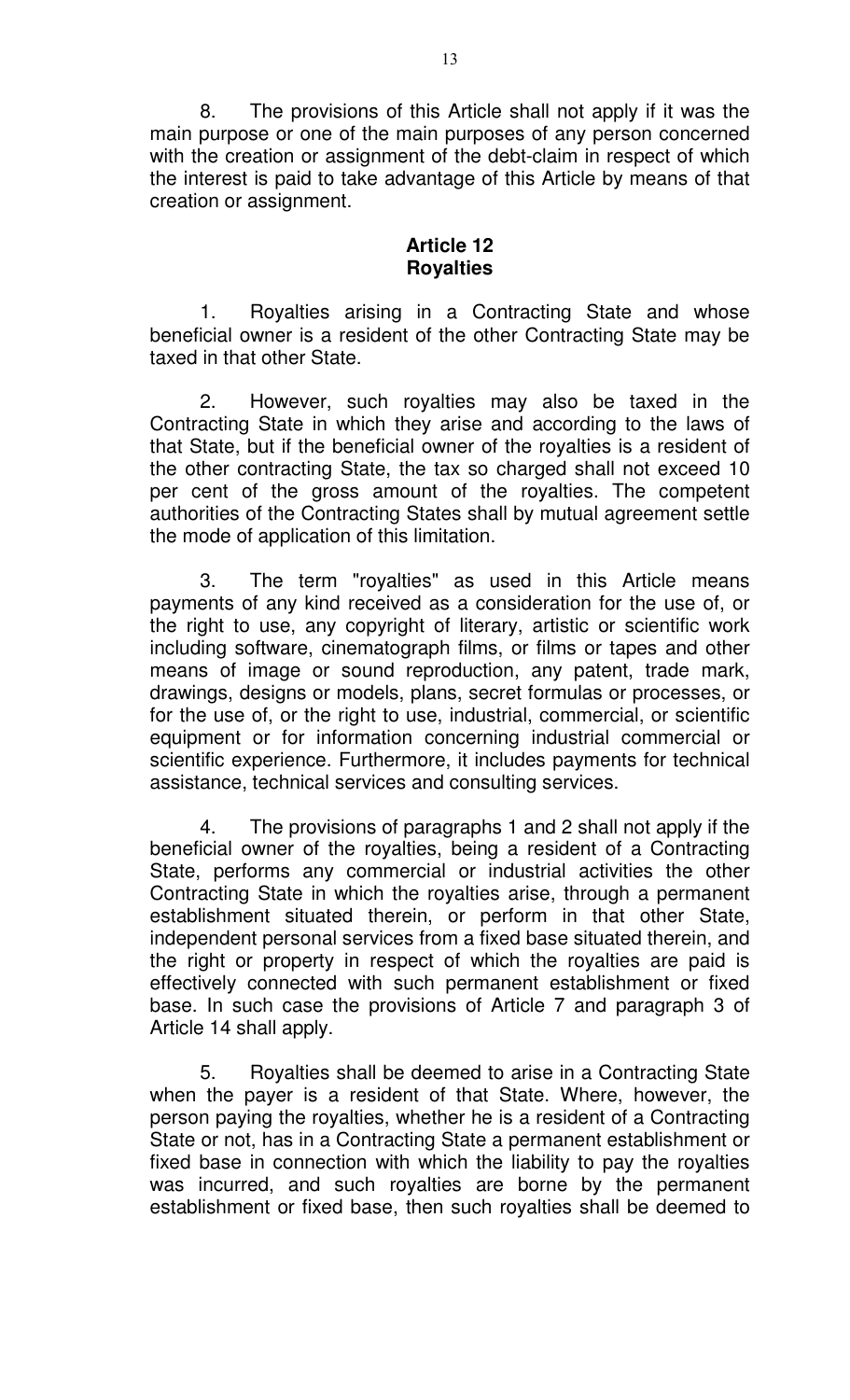arise in the Contracting State in which the permanent establishment or fixed base is situated.

6. Where, by reason of a special relationship between the payer and the beneficial owner or between both of them and some other person, the amount of the royalties, having regard to the use, right or information for which they are paid, exceeds the amount which would have been agreed upon by the payer and the beneficial owner in the absence of such relationship, the provisions of this Article shall apply only to the last-mentioned amount. In such case, the excess part of the payments shall remain taxable according to the laws of each Contracting State, due regard being had to the other provisions of this Convention.

7. The provisions of this Article shall not apply if it was the main purpose or one of the main purposes of any person concerned with the creation or assignment of the rights in respect of which the royalties are paid to take advantage of this Article by means of that creation or assignment.

#### **Article 13 Capital Gains**

1. Gains derived by a resident of a Contracting State from the alienation of immovable property referred to in Article 6 and situated in the other Contracting State may be taxed in that other State.

2. Gains from the alienation of movable property forming part of the business property of a permanent establishment which an enterprise of a Contracting State has in the other Contracting State, or of movable property pertaining to a fixed base available to a resident of a Contracting State in the other Contracting State for the purpose of performing independent personal services, including such gains from the alienation of such a permanent establishment (alone or with the whole enterprise), or of such fixed base, may be taxed in that other State.

3. Gains from the alienation of ships or aircraft operated in international traffic or movable property pertaining to the operation of such ships or aircraft shall be taxable only in the Contracting State in which the place of effective management of the enterprise is situated.

4. Gains derived by a resident of a Contracting State from the alienation of shares deriving more than 50 per cent of their value directly or indirectly from immovable property situated in the other Contracting State may be taxed in that other State.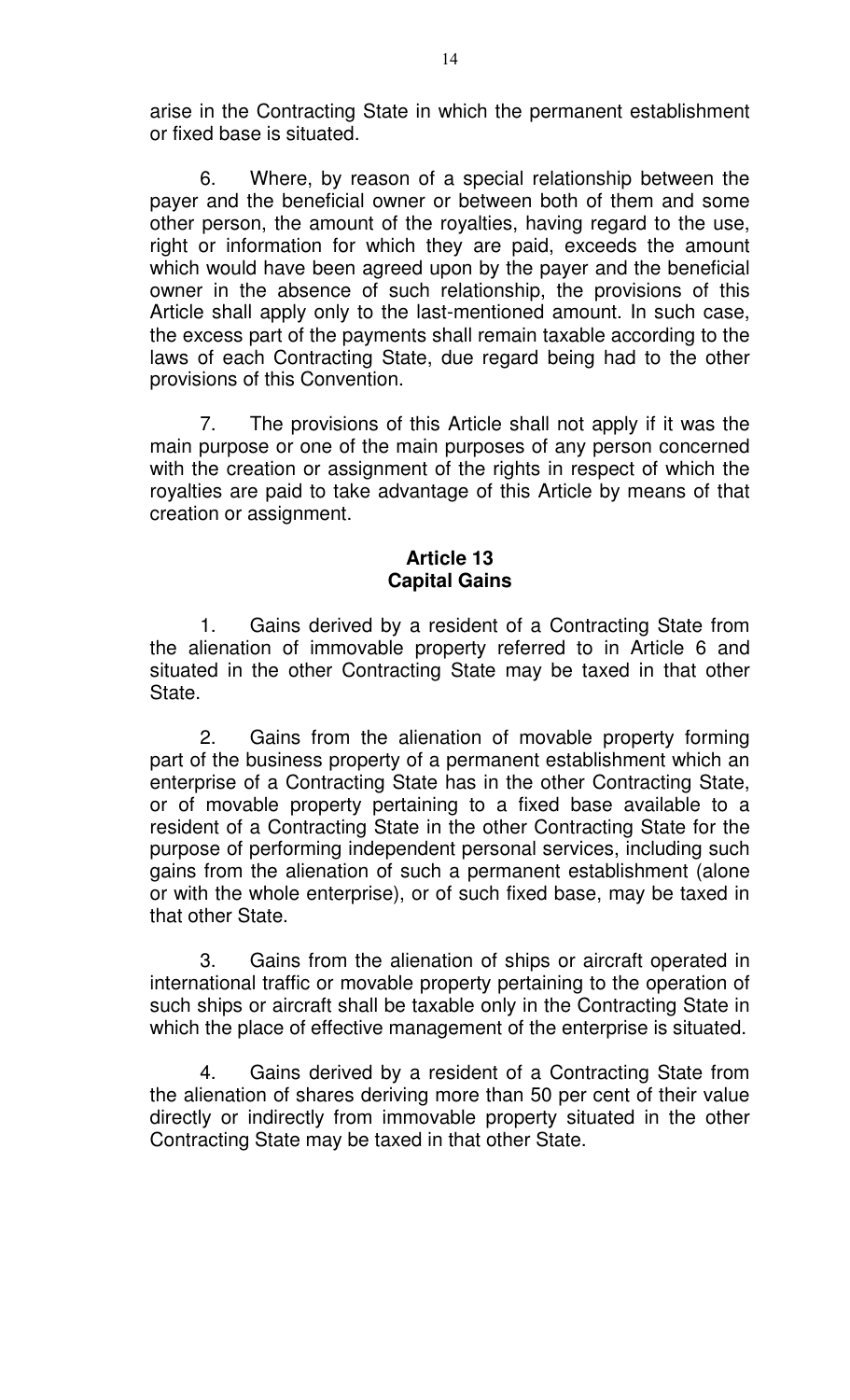5. Gains from the alienation of any property other than that referred to in paragraphs 1, 2, 3 and 4 shall be taxable only in the Contracting State of which the alienator is a resident.

#### **Article 14 Services**

1. Income derived by a resident of a Contracting State for services rendered in the other Contracting State, may be subject to taxes in the first mentioned State. However, such income may also be taxed in the Contracting State where the services were rendered, as long as such services qualify as professional services, consulting services, industrial commercial advice, technical or management services or similar services. Notwithstanding, the tax so charged may not exceed 10 per cent of the gross amount of the payment when the beneficial owner of said payments is a resident of the other Contracting State.

2. The term "professional services" as used in this Article include, in particular, independent, scientific, literary, artistic, and educational activities, as well as medical, legal, engineering, architectural, dental and accounting activities, or other independent activities of a similar character.

3. The provisions of paragraph 1 shall not apply if the service provider, being a resident of a Contracting State,

- (i) carries on a business in the other Contracting State through a permanent establishment situated therein; or
- (ii) has a fixed base regularly available in the other Contracting State for the purpose of performing his activities.

In either of cases (i) and (ii) abovementioned, income may be taxed in the other Contracting State but only so much of it as is attributable to that permanent establishment or fixed base, as the case may be, in accordance with the provisions of Article 7.

## **Article 15 Dependent Personal Services**

1. Subject to the provisions of Articles 16, 18, 19, and 20, salaries, wages and other similar remuneration derived by a resident of a Contracting State in respect of an employment shall be taxable only in that State unless the employment is exercised in the other Contracting State. If the employment is so exercised, such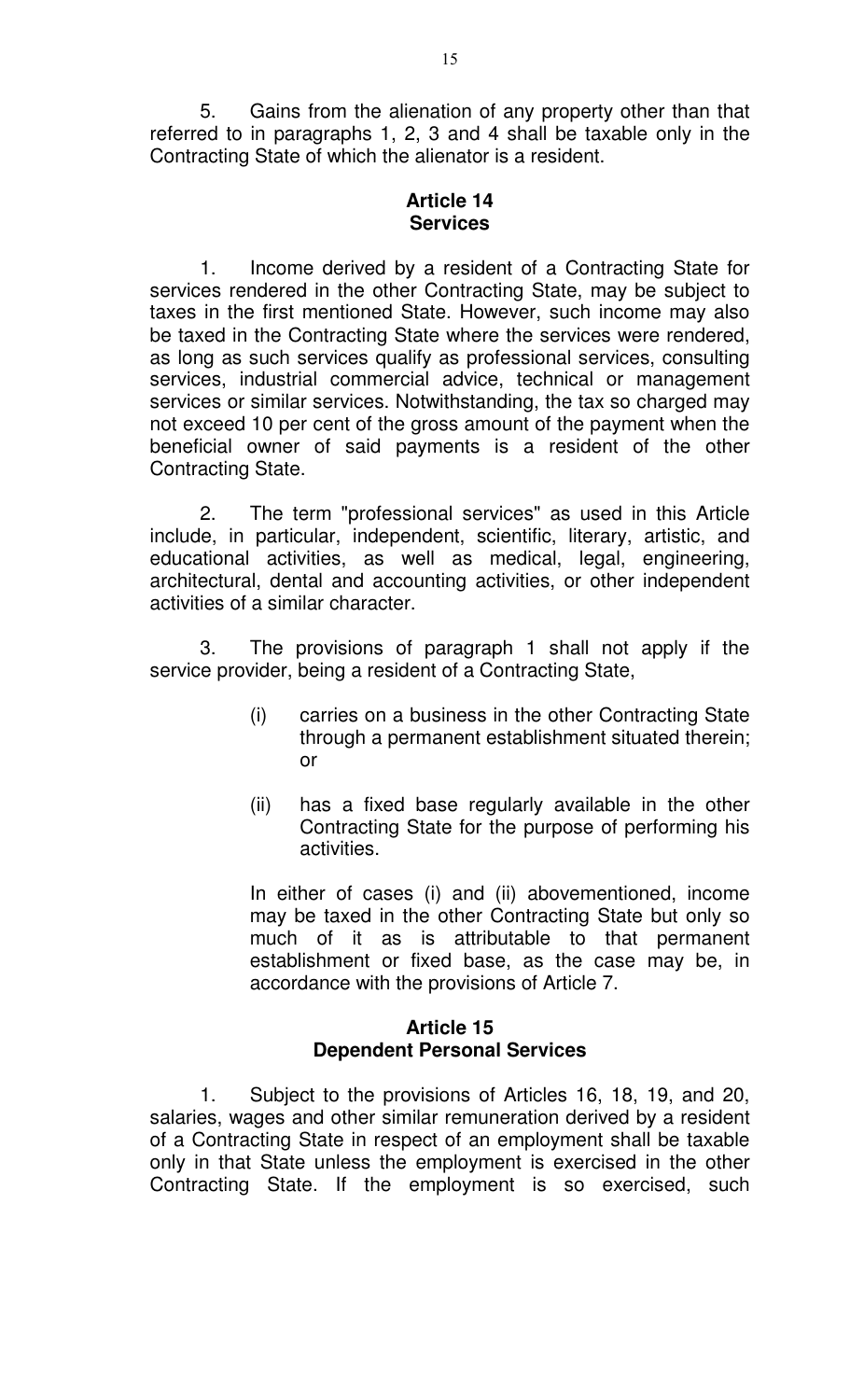remuneration as is derived there from may be taxed in that other State.

2. Notwithstanding the provisions of paragraph 1, remuneration derived by a resident of a Contracting State in respect of an employment exercised in the other Contracting State shall be taxable only in the first-mentioned State if:

- a) the recipient is present in the other State for a period or periods not exceeding in the aggregate six months within any twelve month period commencing or ending in the fiscal year concerned, and
- b) the remuneration is paid by, or on behalf of, an employer who is not a resident of the other State, and
- c) the remuneration is not borne by a permanent establishment or fixed base which the employer has in the other State.

3. Notwithstanding the preceding provisions of this Article, remuneration derived in respect of an employment exercised aboard a ship or aircraft operated in international traffic, may be taxed in the Contracting State where the effective place of management of the enterprise is situated.

4. If a resident of a Contracting State becomes a resident of the other Contracting State, payments received by such resident by virtue of his employment in the first-mentioned State as severance indemnity or other similar lump sum payments, are taxed in that Contracting State.

#### **Article 16 Directors' Fees**

Directors' fee and other similar payments, derived by a resident of a Contracting State in his capacity as sole director or as a member of the board of directors of a company which is a resident of the other Contracting State, may be taxed in that other State.

## **Article 17 Artists and Sportspersons**

1. Notwithstanding the provisions of Articles 14 and 15, income derived by a resident of a Contracting State as an entertainer, such as a theatre, motion picture, radio or television artiste, or a musician, or as a sportsperson, from his personal activities as such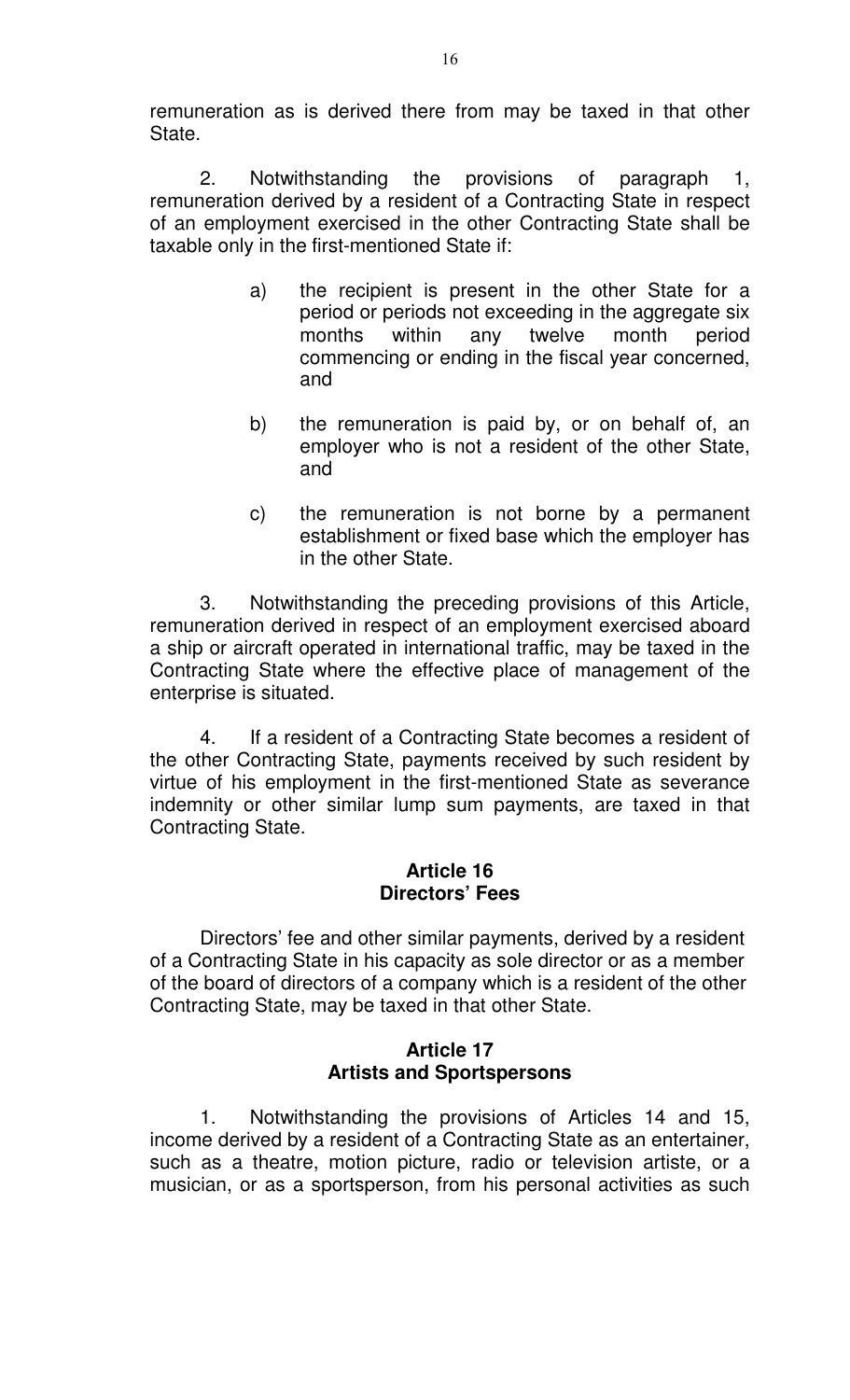exercised in the other Contracting State, may be taxed in that other State.

2. Where income in respect of personal activities exercised by an entertainer or a sportsperson in his capacity as such accrues not to the entertainer or sportsperson himself but to another person, that income may, notwithstanding the provisions of Articles 7, 14 and 15, be taxed in the Contracting State in which the activities of the entertainer or sportsperson are exercised.

#### **Article 18 Pensions**

Subject to the provisions of paragraph 2 of Article 19, pensions and other similar remuneration paid to a resident of a Contracting State shall be taxable only in that State.

## **Article 19 Government Service**

1. a) Salaries, wages and other similar remuneration paid by a Contracting State or a political or administrative subdivision or a local authority thereof to an individual in respect of services rendered to that State or subdivision or authority shall be taxable only in that State.

b) However, such salaries, wages and other similar remuneration shall be taxable only in the other Contracting State if the services are rendered in that State and the individual is a resident of that State who:

- (i) is a national of that State; or
- (ii) did not become a resident of that State solely for the purpose of rendering the services.

2. a) Pensions paid by, or out of funds created by, a Contracting State or a political or administrative subdivision or a local authority thereof to an individual in respect of services rendered to that State or subdivision or authority shall be taxable only in that State.

b) However, such pensions shall be taxable only in the other Contracting State if the individual is a resident of, and a national of, that State.

3. The provisions of Articles 15, 16, 17, and 18 shall apply to salaries, wages, pension in respect of services rendered in connection with a business carried on by a Contracting State or a political or administrative subdivision or a local authority thereof.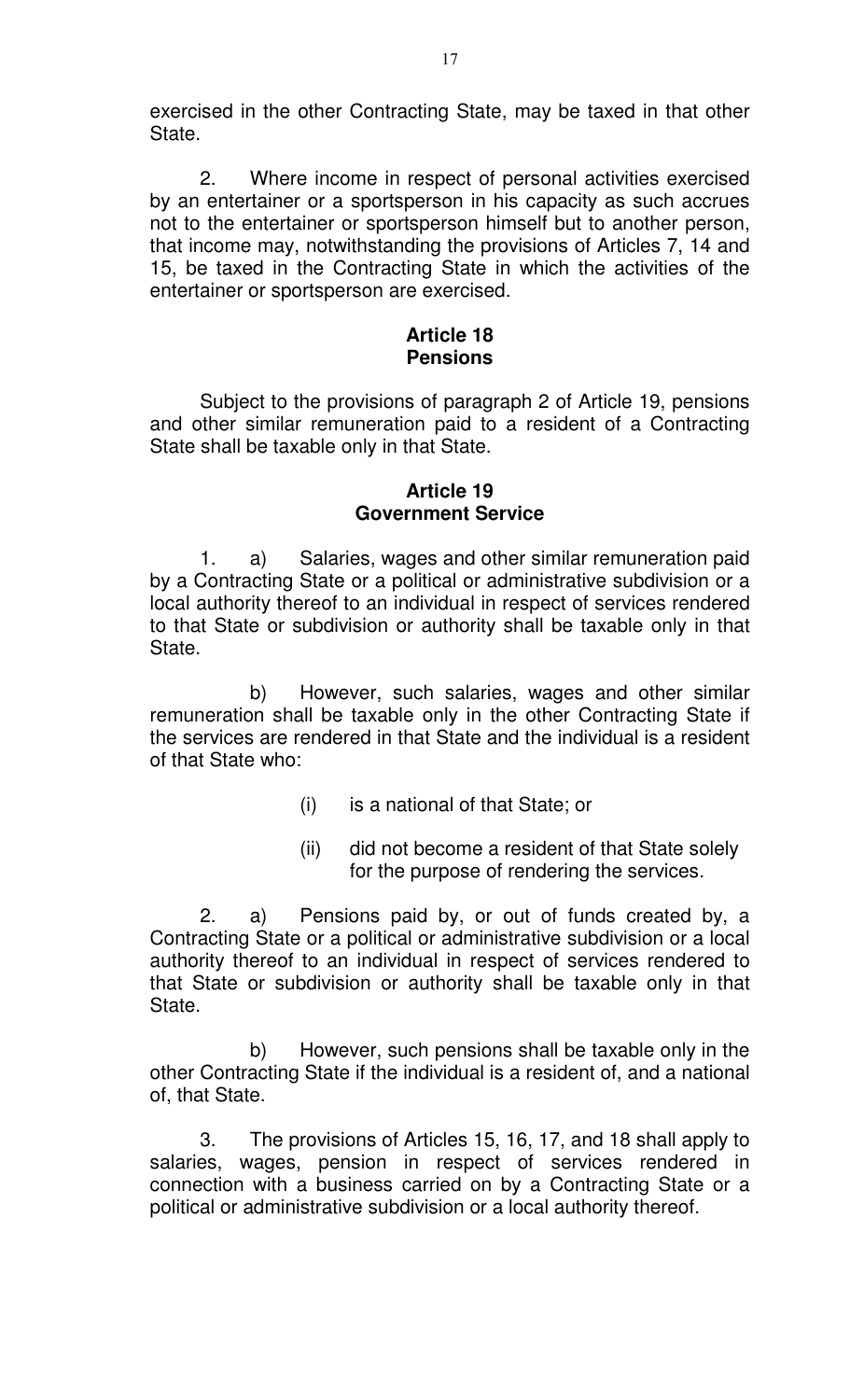#### **Article 20 Students**

1. Payments which a student or business apprentice who is or was immediately before visiting a Contracting State a resident of the other Contracting State and who is present in the first-mentioned Contracting State solely for the purpose of his education or training receives for the purpose of his maintenance, education or training shall not be taxed in that State, provided that such payments arise from sources outside that State.

2. The benefits of this Article shall extend only for a period not exceeding six consecutive years from the date of his arrival in the first-mentioned State.

### **Article 21 Other income**

1. Items of income of a resident of a Contracting State, wherever arising, not dealt with in the foregoing Articles of this Convention shall be taxable only in that State.

2. The provisions of paragraph 1 shall not apply to income, other than income from immovable property as defined in paragraph 2 of Article 6, if the recipient of such income, being a resident of a Contracting State, carries on business in the other Contracting State through a permanent establishment situated therein or performs in that other State independent personal services from a fixed base situated therein and the right or property in respect of which the income is paid is effectively connected with such permanent establishment or fixed base. In such case the provisions of Article 7 and 14 shall apply.

3. Where, by reason of a special relationship between the persons who have carried on activities from which income referred to in paragraph 1 are derived, the payment for such activities exceeds the amount which would have been agreed upon by independent persons, the provisions of paragraph 1 shall apply only to the last mentioned amount. In such case, the excess part of the payment shall remain taxable according to the law of each Contracting State, due regard being had to the other provisions of the Convention.

4. The provisions of this Article shall not apply if it was the main purpose or one of the main purposes of any person concerned with the creation or assignment of the rights in respect of which the income is paid to take advantage of this Article by means of that creation or assignment.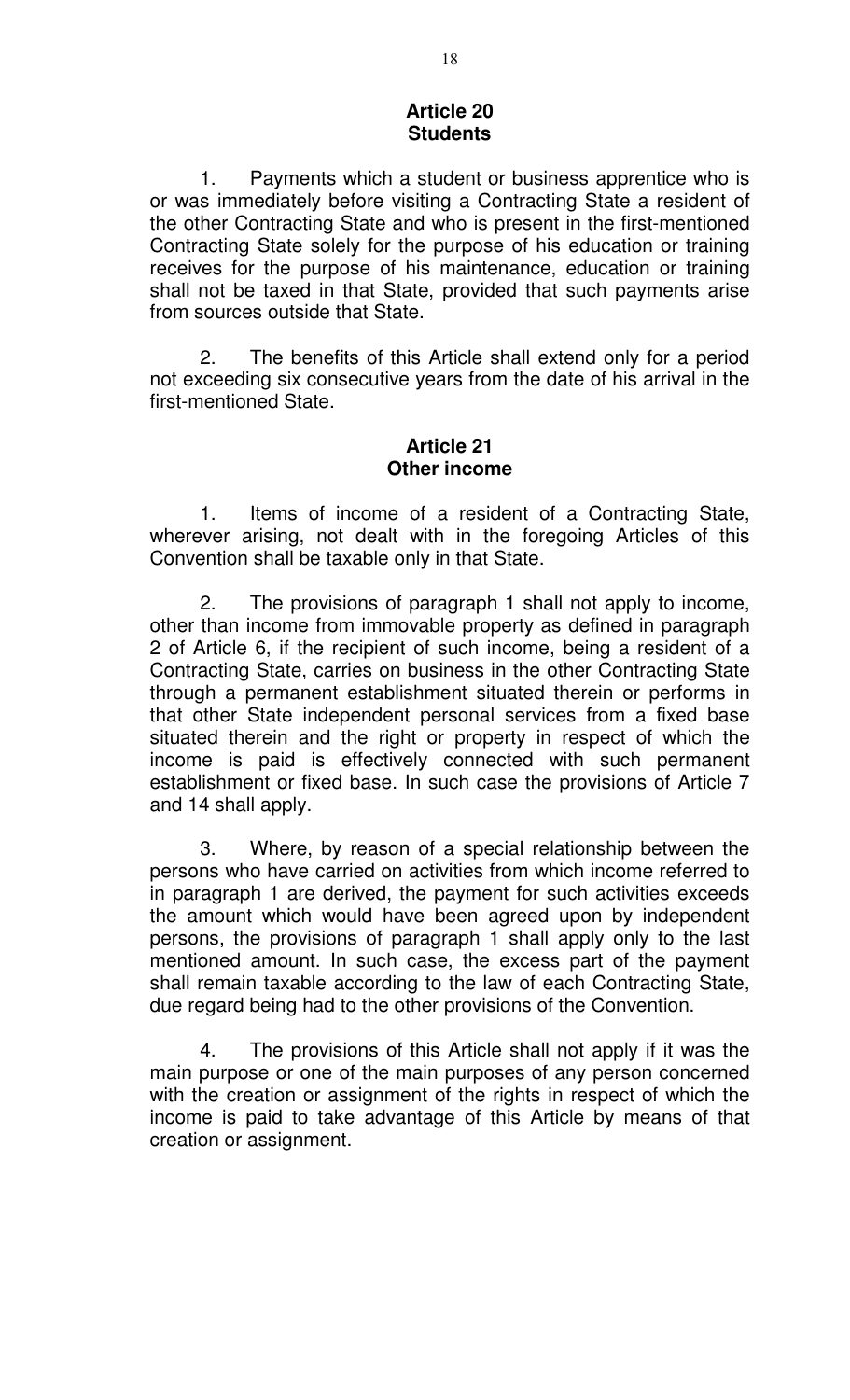## **Chapter IV Methods for Elimination of Double Taxation**

### **Article 22 Elimination of Double Taxation**

Double taxation shall be avoided as follows:

1. In the case of Panama, where a resident of Panama derives income which, in accordance with the provisions of this Convention, may be taxed in Italy, Panama will exempt such income from taxes.

2. In the case of Italy:

If a resident of Italy owns items of income which are taxable in Panama, Italy, in determining its income taxes specified in Article 2 of this Convention, may include in the basis upon which such taxes are imposed the said items of income, unless specific provisions of this Convention otherwise provide.

In such a case, Italy shall deduct from the taxes so calculated the income tax paid in Panama but in an amount not exceeding that proportion of the aforesaid Italian tax which such items of income bear to the entire income.

The tax paid in Panama for which deduction is granted is only the pro rata amount corresponding to the foreign income which is included in the aggregate income.

However, no deduction shall be granted if the item of income is subjected in Italy to a substitute tax or to a final withholding tax, or to substitute taxation at the same rate as the final withholding tax, also by request of the recipient, in accordance with Italian law.

3. Where in accordance with any provision of the Convention income derived by a resident of a Contracting State is exempt from tax in that State, such State may nevertheless, in calculating the amount of tax on the remaining income of such resident, take into account the exempted income.

## **Chapter V Special Provisions**

### **Article 23 Non discrimination**

1. Nationals of a Contracting State shall not be subjected in the other Contracting State to any taxation or any requirement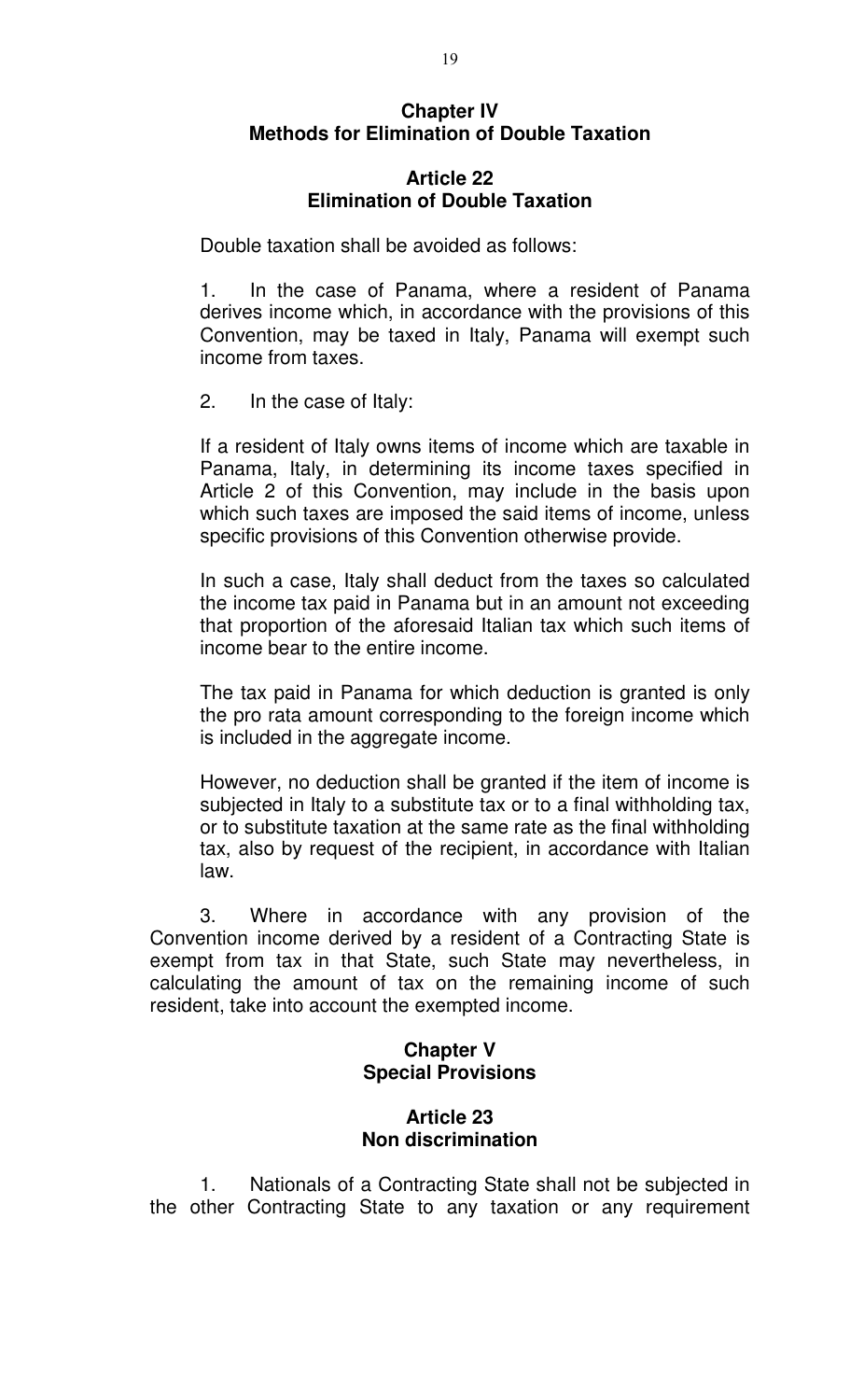connected therewith, which is other or more burdensome than the taxation and connected requirements to which nationals of that other State in the same circumstances, in particular with respect to residence, are or may be subjected. This provision shall, notwithstanding the provisions of Article 1, also apply to persons who are not residents of one or both of the Contracting States.

2. The taxation on a permanent establishment which an enterprise of a Contracting State has in the other Contracting State shall not be less favorably levied in that other State than the taxation levied on enterprises of that other State carrying on the same activities. This provision shall not be construed as obliging a Contracting State to grant to residents of the other Contracting State any personal allowances, reliefs and reductions for taxation purposes on account of civil status or family responsibilities which it grants to its own residents.

3. Except where the provisions of paragraph 1 of Article 9, paragraph 7 of Article 11, or paragraph 6 of Article 12, apply, interest, royalties and other disbursements paid by an enterprise of a Contracting State to a resident of the other Contracting State shall, for the purpose of determining the taxable profits of such enterprise, be deductible under the same conditions as if they had been paid to a resident of the first-mentioned State.

4. Enterprises of a Contracting State, the capital of which is wholly or partly owned or controlled, directly or indirectly, by one or more residents of the other Contracting State, shall not be subjected in the first-mentioned State to any taxation or any requirement connected therewith which is other or more burdensome than the taxation and connected requirements to which other similar enterprises of the first-mentioned State are or may be subjected.

5. The provisions of this Article shall, notwithstanding the provisions of Article 2, apply to taxes of every kind and description.

6. However, the provisions mentioned in the previous paragraphs of this Article will not limit the application of the domestic provisions for the prevention of fiscal evasion and tax avoidance.

## **Article 24 Mutual Agreement Procedure**

1. Where a person considers that the actions of one or both of the Contracting States result or will result for him in taxation not in accordance with the provisions of this Convention, he may, irrespective of the remedies provided by the domestic law of those States, present his case to the competent authority of the Contracting State of which he is a resident or, if his case comes under paragraph 1 of Article 23, to that of the Contracting State of which he is a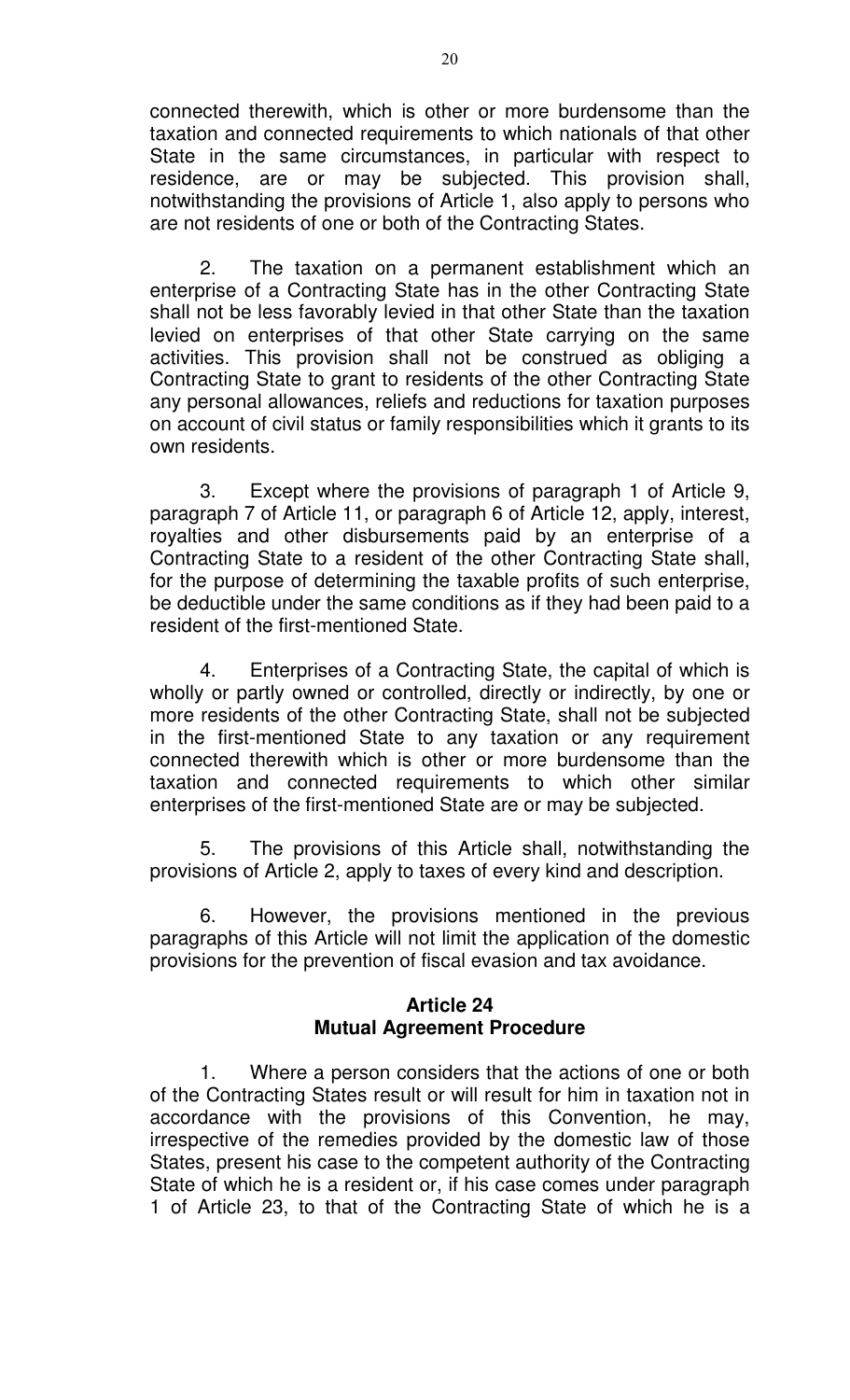national. The case must be presented within three years from the first notification of the action resulting in taxation not in accordance with the provisions of the Convention.

2. The competent authority shall endeavour, if the objection appears to it to be justified and if it is not itself able to arrive at a satisfactory solution, to resolve the case by mutual agreement with the competent authority of the other Contracting State, with a view to the avoidance of taxation which is not in accordance with the Convention.

3. The competent authorities of the Contracting States shall endeavour to resolve by mutual agreement any difficulties or doubts arising as to the interpretation or application of the Convention. They may also consult together for the elimination of double taxation in cases not provided for in the Convention.

4. The competent authorities of the Contracting States may communicate with each other directly, including through a joint commission consisting of themselves or their representatives, for the purpose of reaching an agreement in the sense of the preceding paragraphs.

### **Article 25 Exchange of Information**

1. The competent authorities of the Contracting States shall exchange such information as is foreseeably relevant for carrying out the provisions of this Convention or to the administration or enforcement of the domestic laws concerning taxes of every kind and description imposed on behalf of the Contracting States, or of their political or administrative subdivisions or local authorities, insofar as the taxation thereunder is not contrary to the Convention. The exchange of information is not restricted by Articles 1 and 2.

2. Any information received under paragraph 1 by a Contracting State shall be treated as secret in the same manner as information obtained under the domestic laws of that State and shall be disclosed only to persons or authorities (including courts and administrative bodies) concerned with the assessment or collection of, the enforcement or prosecution in respect of, the determination of appeals in relation to the taxes referred to in paragraph 1, or the oversight of the above. Such persons or authorities shall use the information only for such purposes. They may disclose the information in public court proceedings or in judicial decisions.

3. In no case shall the provisions of paragraphs 1 and 2 be construed so as to impose on a Contracting State the obligation: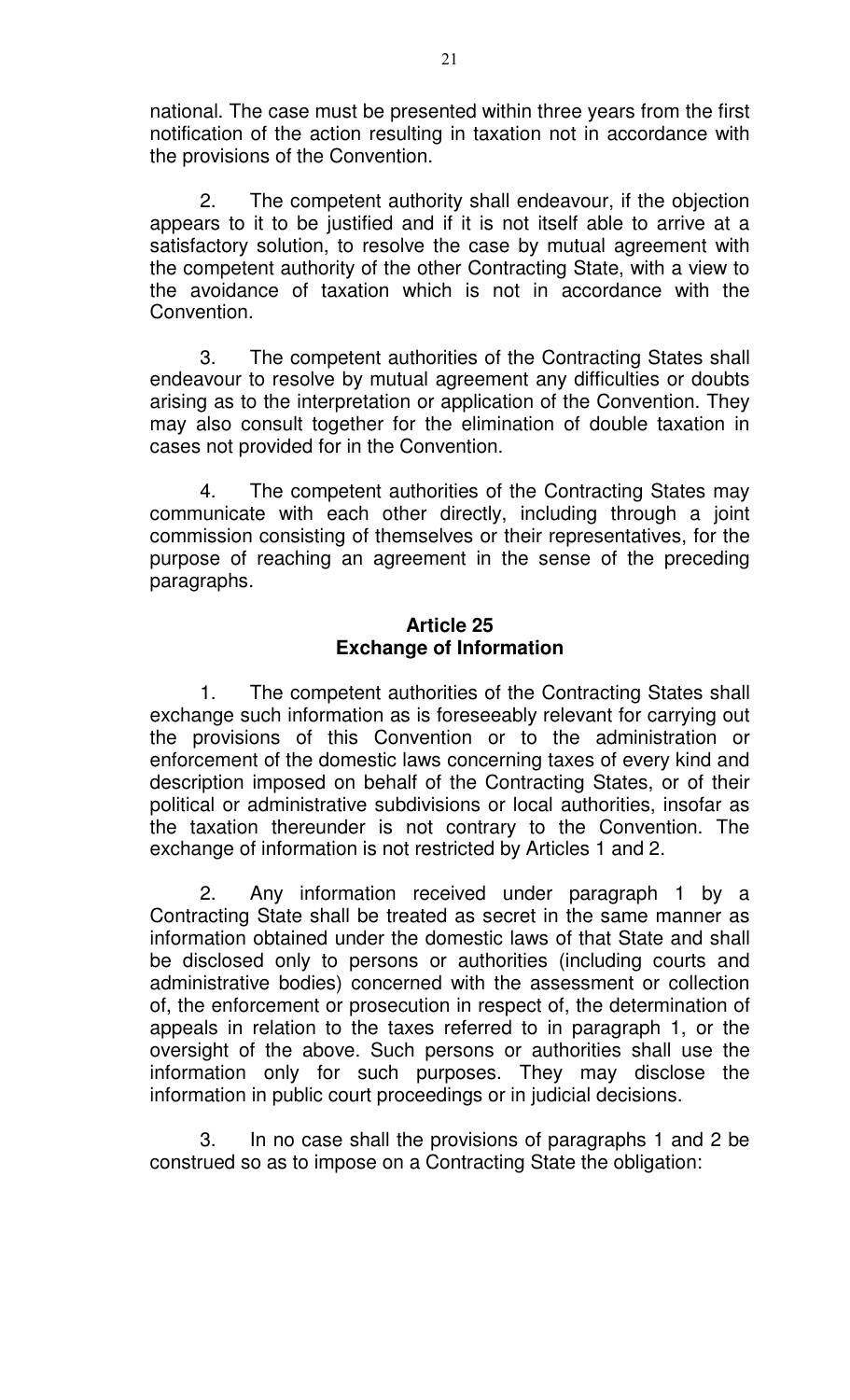- a) to carry out administrative measures at variance with the laws and administrative practice of that or of the other Contracting State;
- b) to supply information which is not obtainable under the laws or in the normal course of the administration of that or of the other Contracting State;
- c) to supply information which would disclose any trade, business, industrial, commercial or professional secret or trade process, or information the disclosure of which would be contrary to public policy (ordre public).

4. If information is requested by a Contracting State in accordance with this Article, the other Contracting State shall use its information gathering measures to obtain the requested information, even though that other State may not need such information for its own tax purposes. The obligation contained in the preceding sentence is subject to the limitations of paragraph 3 but in no case shall such limitations be construed to permit a Contracting State to decline to supply information solely because it has no domestic interest in such information.

5. In no case shall the provisions of paragraph 3 be construed to permit a Contracting State to decline to supply information solely because the information is held by a bank, other financial institutions, nominee or person acting in an agency or a fiduciary capacity or because it relates to ownership interests in a person.

## **Article 26**

# **Members of Diplomatic Missions and Consular Posts**

Nothing in this Convention shall affect the fiscal privileges of members of diplomatic missions or consular posts under the general rules of International Law or under the provisions of special agreements.

### **Chapter VI Final Provisions**

### **Article 27 Entry into Force**

1. The Governments of the Contracting States shall notify each other, the completion of the internal procedures required by each Contracting State for the entry into force of this Convention.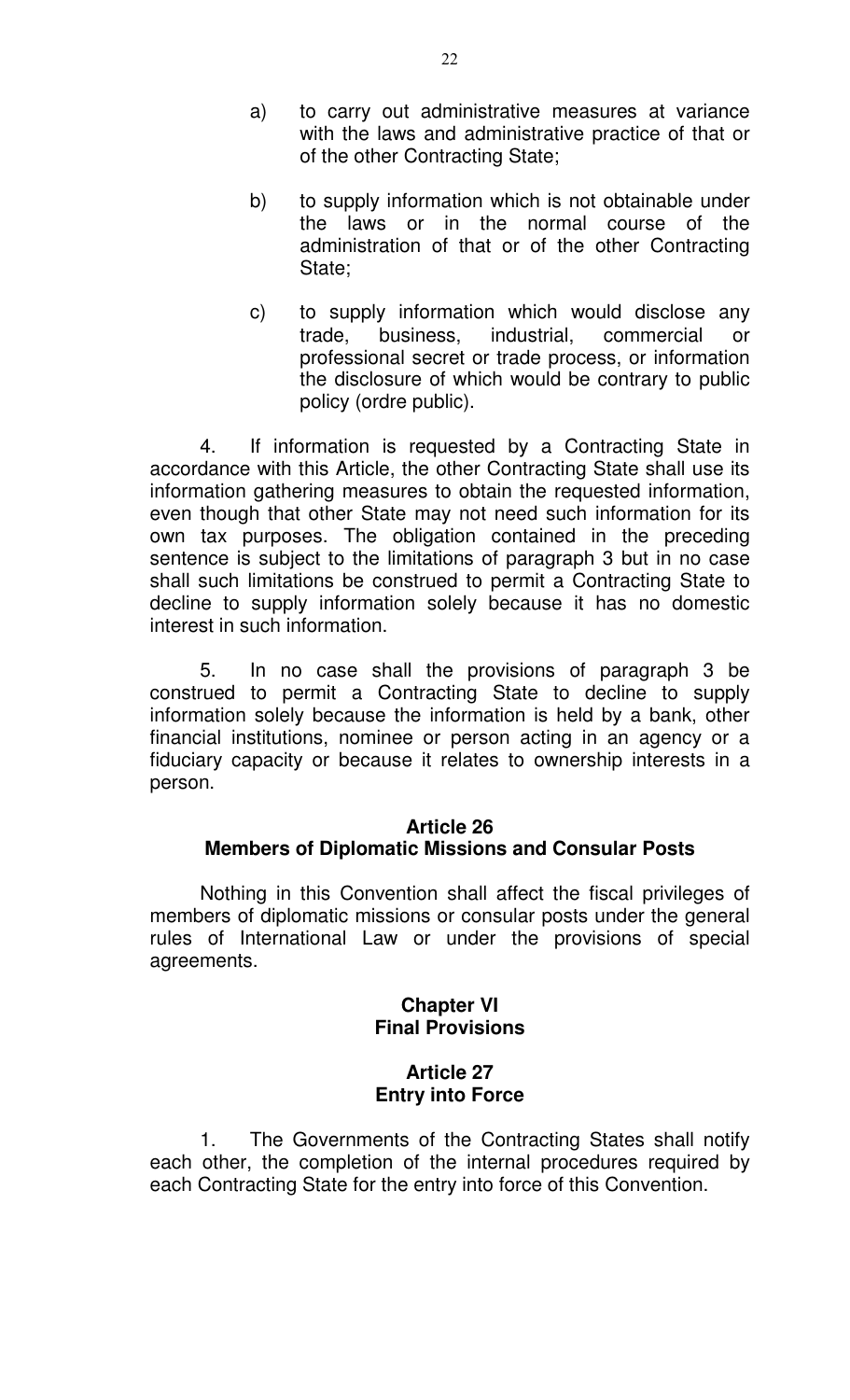2. The Convention shall enter into force on the first day of the fourth month following the date of receipt of the later of the notifications referred to in paragraph 1 and its provisions shall have effect:

- a) with respect to withholding taxes, on income derived on or after January 1st of the calendar year following the year in which this Convention enters into force;
- b) with respect to income taxes and other taxes (other than withholding taxes), for any tax year beginning on or after January 1st of the calendar year following the year in which this Convention enters into force;
- c) with respect to the exchange of information, the requests may be performed with regards to information relating to any date within 3 years prior to the entry into force of this Convention.

## **Article 28 Limitation on Benefits**

1. Notwithstanding any other provision of this Convention, a resident of a Contracting State shall not receive the benefit of any reduction in or exemption from taxes provided for in this Convention by the other Contracting State if the main purpose or one of the main purposes of the creation or existence of such resident or any person connected with such resident was to obtain the benefits under this Convention that would not otherwise be available.

2. Nothing in this Convention shall affect the application of the domestic provisions to prevent fiscal evasion and tax avoidance concerning the limitation of expenses and any deductions arising from transactions between enterprises of a Contracting State and enterprises situated in the other Contracting State, if the main purpose or one of the main purposes of the creation of such enterprises or of the transactions undertaken between them, was to obtain the benefits under this Convention, that would not otherwise be available.

## **Article 29 Termination**

This Convention shall remain in force until terminated by a Contracting State. Either Contracting State may terminate the Convention, through diplomatic channels, by giving written notice of termination at least six months before the end of any calendar year beginning on or after the expiration of a period of five years from the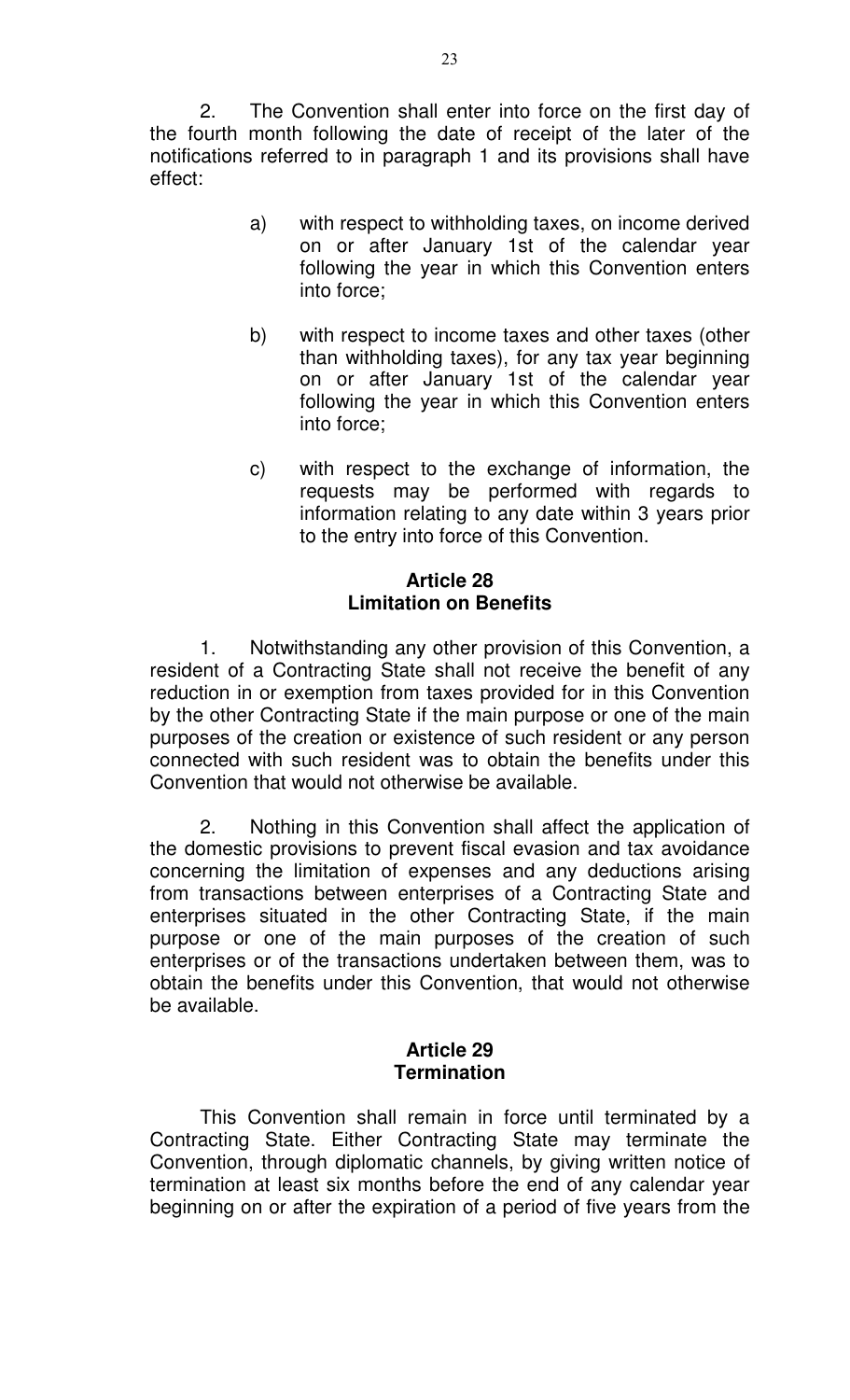date of its entry into force. In such event, the Convention shall cease to have effect:

- a) with respect to withholding taxes, on income derived on or after January 1st of the calendar year following the year in which the notice of termination is given;
- b) with respect to income taxes and other taxes (other than withholding taxes), for any tax year beginning on or after January 1st of the calendar year following the year the notice of termination is given.

**IN WITNESS WHEREOF** the undersigned, duly authorized thereto, have signed this Convention

**DONE** in two originals, each in the Italian, Spanish and English languages, all texts being equally authentic. In case of divergence between any of the texts, it shall be resolved in accordance with the English text.

**FOR THE GOVERNMENT OF THE REPUBLIC OF PANAMA Panama, December 30, 2010 (SIGNED) RICARDO MARTINELLI BERROCAL President of the Republic** 

**FOR THE GOVERNMENT OF THE ITALIAN REPUBLIC Roma, December 30, 2010 (SIGNED) SILVIO BERLUSCONI President of the Council of Ministers**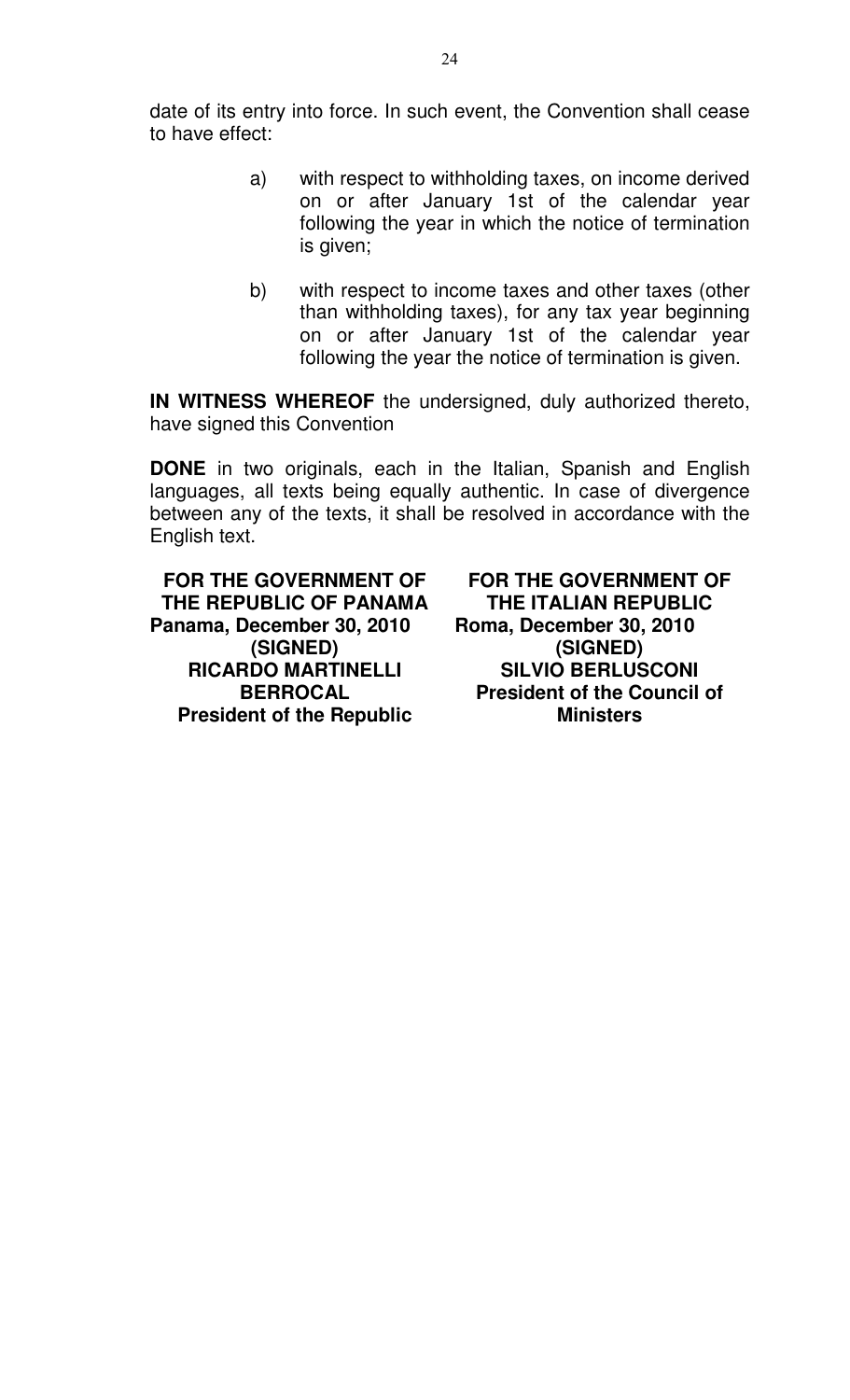## **ADDITIONAL PROTOCOL**

To the Convention between the Government of the Republic of Panama and the Government of the Italian Republic for the avoidance of double taxation with respect to taxes on income and the prevention of fiscal evasion.

At the signing of the Convention concluded today between the Government of the Italian Republic and the Government of the Republic of Panama for the avoidance of double taxation with respect to taxes on income and the prevention of fiscal evasion, the undersigned have agreed upon the following additional provisions which shall form an integral part of the Convention.

It is understood that:

1. With reference to Article 4:

If a person is considered resident of a Contracting State only for a part of the year and resident of the other Contracting State for the remaining part of the year (change of residence), the tax liability, to the extent that it depends on the place of residence, ceases in the first-mentioned State by the end of the day of the change of domicile. In the other Contracting State, the tax liability, to the extent that it depends on the place of residence, starts on the day following the change of domicile.

2. With reference to Article 5:

The periods during which directly connected activities are carried on in a Contracting State by two or more associated enterprises finalized for the realization to a single construction, building site, assembly or installation project shall be aggregated for purposes of the application of paragraph 3. Directly connected activities shall be deemed to be those related to the finalization of the project or construction, and not those of an auxiliary nature. An enterprise shall be deemed to be associated with another enterprise if one is controlled directly or indirectly by the other, or if both are controlled directly or indirectly by a third person. Where the present principle may give rise to issues of interpretation, the Competent Authorities of the Contracting States shall endeavour to settle the question by mutual agreement.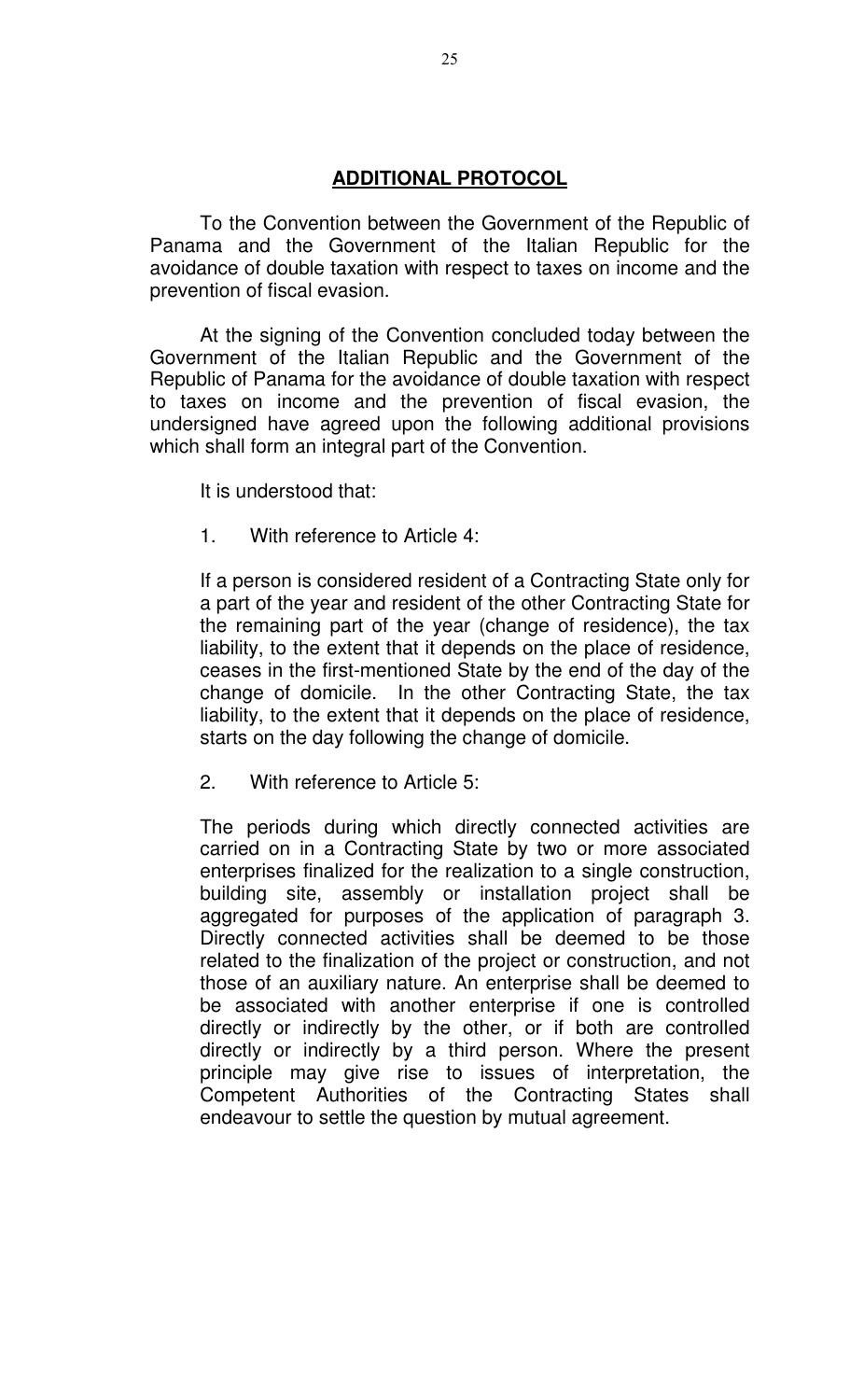3. With reference to Article 7:

As for paragraph 3 of Article 7, the term "expenses which are incurred for the purposes of the permanent establishment" means the expenses directly connected with the activity of the permanent establishment.

4. With reference to Article 8, profits from the operation in international traffic of ships or aircrafts shall include:

- a) profits derived from the rental on a bare boat basis of ships or aircraft used in international traffic,
- b) profits derived from the use or rental of containers if such profits are incidental to the other profits from the operation of ships or aircraft in international traffic.
- 5. With reference to Article 13:

Notwithstanding the provisions of paragraph 5, gains derived by a resident of a Contracting State from the alienation of shares or comparable interests representing more than 10 percent of the voting rights or capital in a company resident of the other contracting State, and those shares or comparable interests have been held by the alienator for less than a twelve-month period, may also be taxed in that other State.

- 6. In relation with Article 25:
	- a) It is understood that an exchange of information will only be requested once the requesting Contracting State has exhausted all regular sources of information available under the internal taxation procedure.
	- b) It is understood that the administrative assistance provided for in Article 25 does not include (i) measures aimed only at the simple collection of pieces of evidence, or (ii) when it is improbable that the requested information will be relevant for controlling or administering tax matters of a given taxpayer in a Contracting State.
	- c) It is understood that the tax authorities of the requesting State shall provide the following information to the tax authorities of the requested State when making a request for information under Article 25 of the Convention: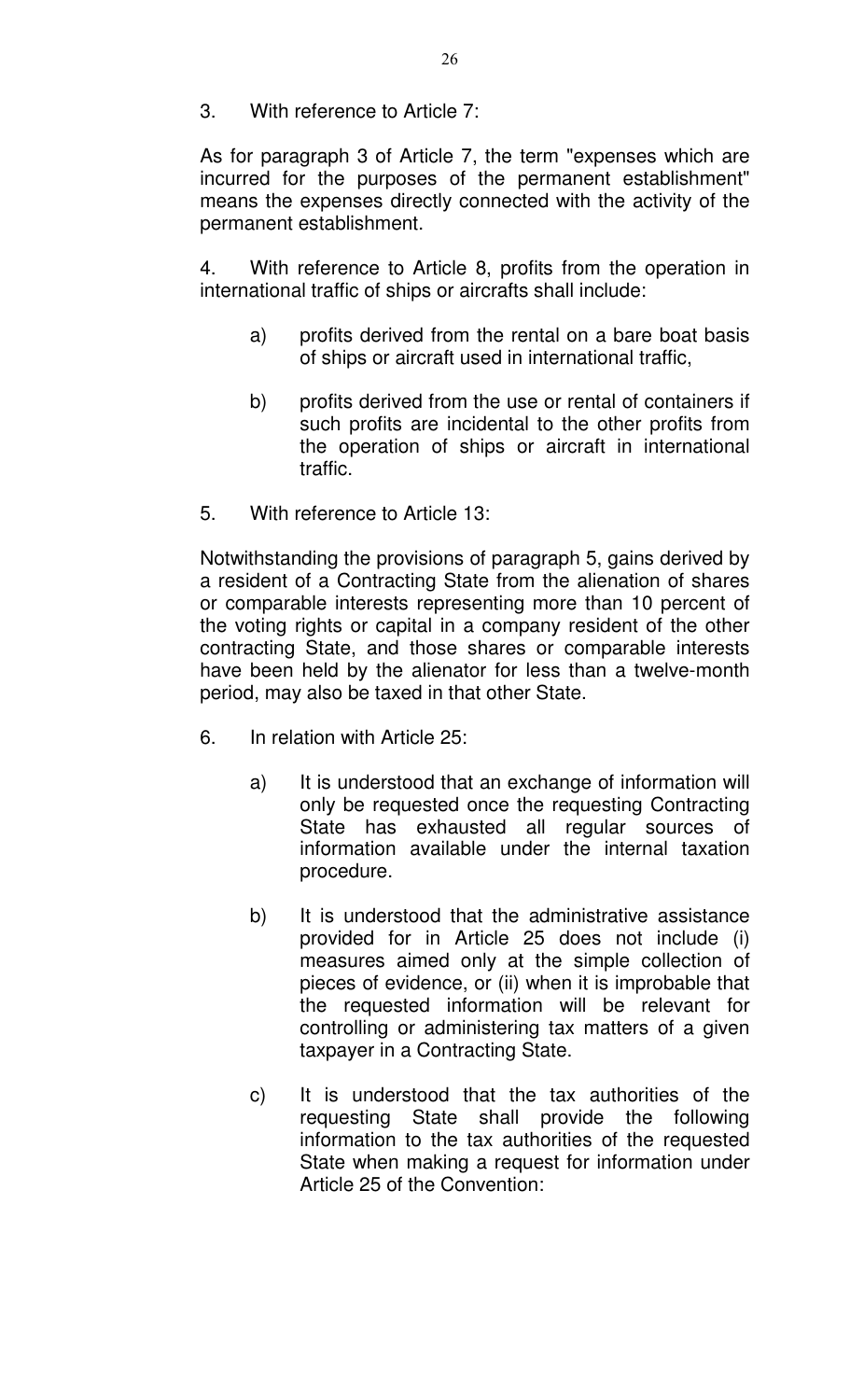- (i) information sufficient to identify the person under examination or investigation (typically, name, date and place of birth and, to the extent known, an address, tax identification number, an account number or similar identifying information)
- (ii) the period of time for which the information is requested;
- (iii) a statement of the information sought including its nature and the form in which the requesting State wishes to receive the information from the requested State;
- (iv) the tax purpose for which the information is sought;
- (v) to the extent known, the name and address of any person believed to be in possession of the requested information.
- d) It is further understood that Article 25 of the Convention shall not commit the Contracting States to exchange information on an automatic basis.
- e) It is understood that in case of an exchange of information, the administrative procedural rules regarding taxpayers' rights provided for in the requested Contracting State remain applicable before the information is transmitted to the requesting Contracting State. It is further understood that this provision aims at guaranteeing the taxpayer a fair procedure and not at preventing or unduly delaying the exchange of information process. In those cases, a rule in the requesting Contracting State providing for an extension of the period prescribed for the assessment shall not be considered as contrary to the non-discrimination principle.
- 7. With reference to Italy,
	- a) Taxes withheld at the source in a Contracting State will be refunded by request of the taxpayer or of the State of which he is a resident if the right to collect the said taxes is affected by the provisions of this Convention.